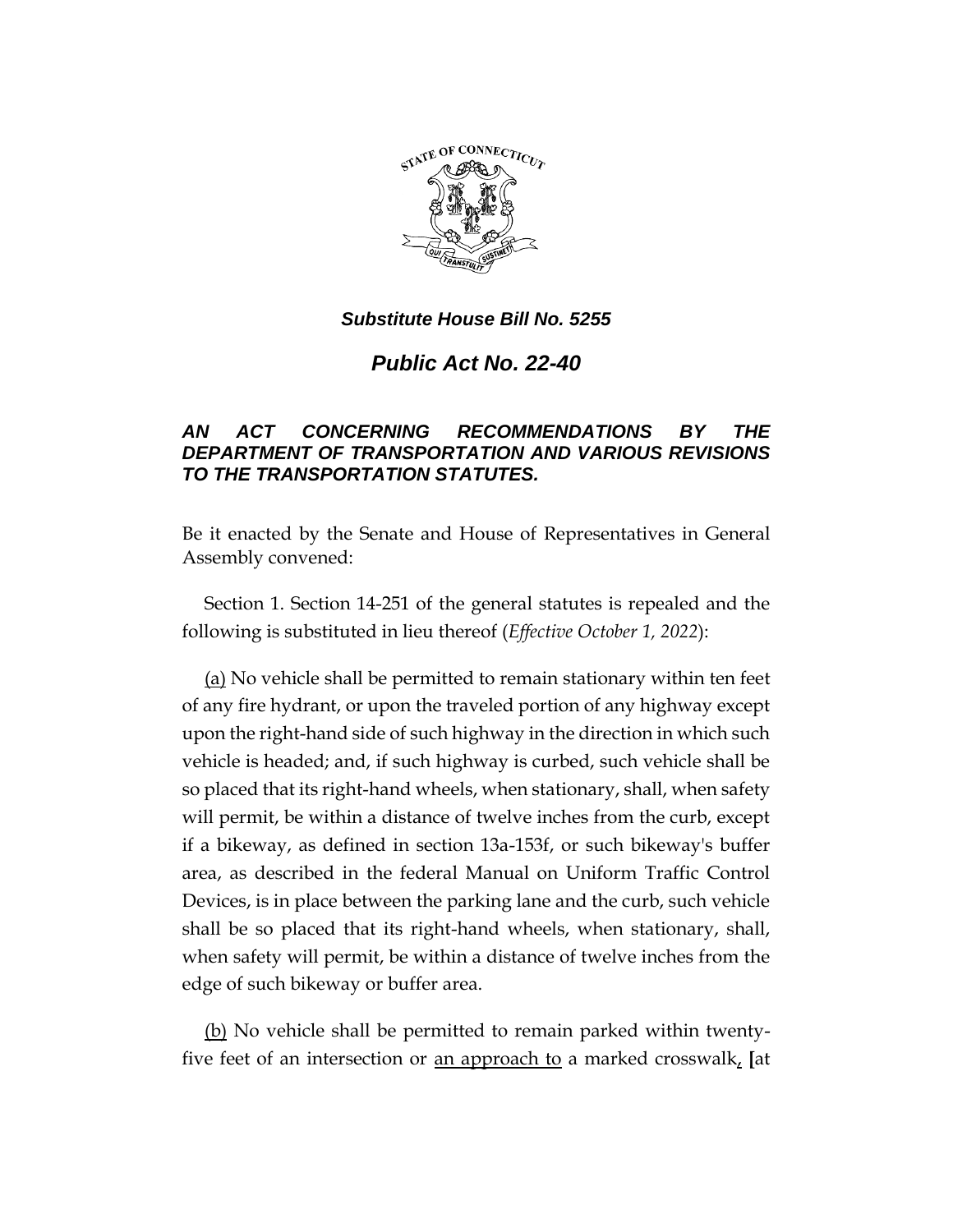such intersection,**]** except (1) within ten feet of such intersection or marked crosswalk if such intersection or marked crosswalk has a curb extension treatment with a width equal to or greater than the width of the parking lane, **[**and such intersection is located in and comprised entirely of highways under the jurisdiction of the city of New Haven,**]** or (2) if there is an available parking space that was established on or before October 1, 2022. No vehicle shall be permitted to remain parked within twenty-five feet of a stop sign caused to be erected by the traffic authority in accordance with the provisions of section 14-301, except where permitted by the traffic authority of the city of New Haven at the intersection of one-way streets located in and comprised entirely of highways under the jurisdiction of the city of New Haven.

(c) No vehicle shall be permitted to remain stationary upon the traveled portion of any highway at any curve or turn or at the top of any grade where a clear view of such vehicle may not be had from a distance of at least one hundred fifty feet in either direction. The Commissioner of Transportation may post signs upon any highway at any place where the keeping of a vehicle stationary is dangerous to traffic, and the keeping of any vehicle stationary contrary to the directions of such signs shall be a violation of this section. No vehicle shall be permitted to remain stationary upon the traveled portion of any highway within fifty feet of the point where another vehicle, which had previously stopped, continues to remain stationary on the opposite side of the traveled portion of the same highway. No vehicle shall be permitted to remain stationary within the limits of a public highway in such a manner as to constitute a traffic hazard or obstruct the free movement of traffic thereon, provided a vehicle which has become disabled to such an extent that it is impossible or impracticable to remove it may be permitted to so remain for a reasonable time for the purpose of making repairs thereto or of obtaining sufficient assistance to remove it.

(d) Nothing in this section shall be construed to apply to emergency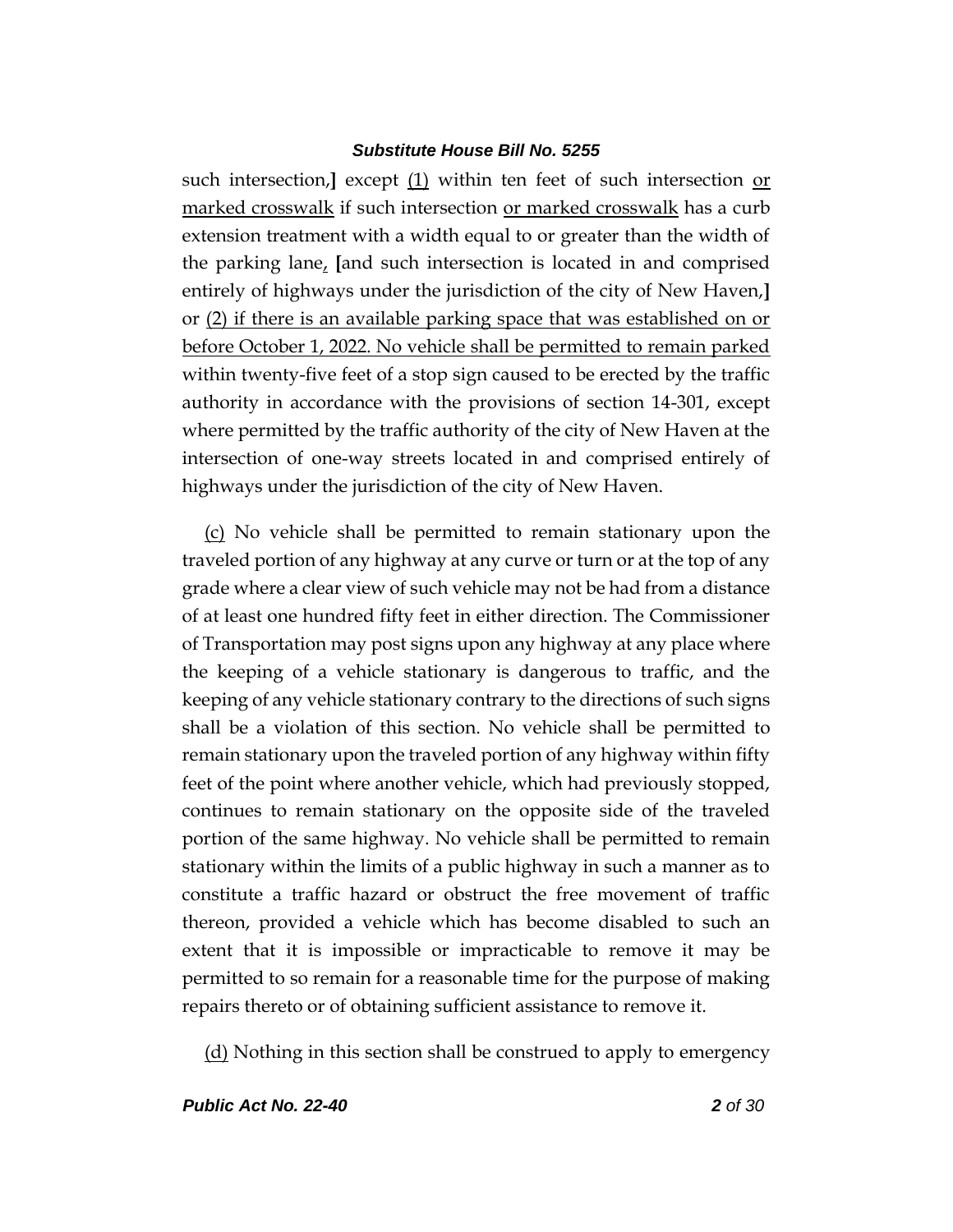vehicles and to maintenance vehicles displaying flashing lights or to prohibit a vehicle from stopping, or being held stationary by any officer, in an emergency to avoid accident or to give a right-of-way to any vehicle or pedestrian as provided in this chapter, or from stopping on any highway within the limits of an incorporated city, town or borough where the parking of vehicles is regulated by local ordinances.

(e) Violation of any provision of this section shall be an infraction.

Sec. 2. Subsection (b) of section 14-218a of the 2022 supplement to the general statutes is repealed and the following is substituted in lieu thereof (*Effective October 1, 2022*):

(b) **[**The**]** (1) Except as provided in subdivision (2) of this subsection, the Office of the State Traffic Administration shall establish a speed limit of sixty-five miles per hour on any multiple lane, limited access highways that are suitable for a speed limit of sixty-five miles per hour, taking into consideration relevant factors including design, population of area and traffic flow.

(2) The Commissioner of Transportation may establish the speed limit on limited access highways during a weather event or an emergency, provided the commissioner erects electronic signs indicating such speed limit.

Sec. 3. Section 14-219 of the 2022 supplement to the general statutes is repealed and the following is substituted in lieu thereof (*Effective October 1, 2022*):

(a) No person shall operate any motor vehicle (1) upon any highway, road or any parking area for ten cars or more, at such a rate of speed as to endanger the life of any occupant of such motor vehicle, but not the life of any other person than such an occupant; (2) at a rate of speed greater than fifty-five miles per hour upon any highway other than a highway specified in subdivision (1) of subsection (b) of section  $14-218a<sub>L</sub>$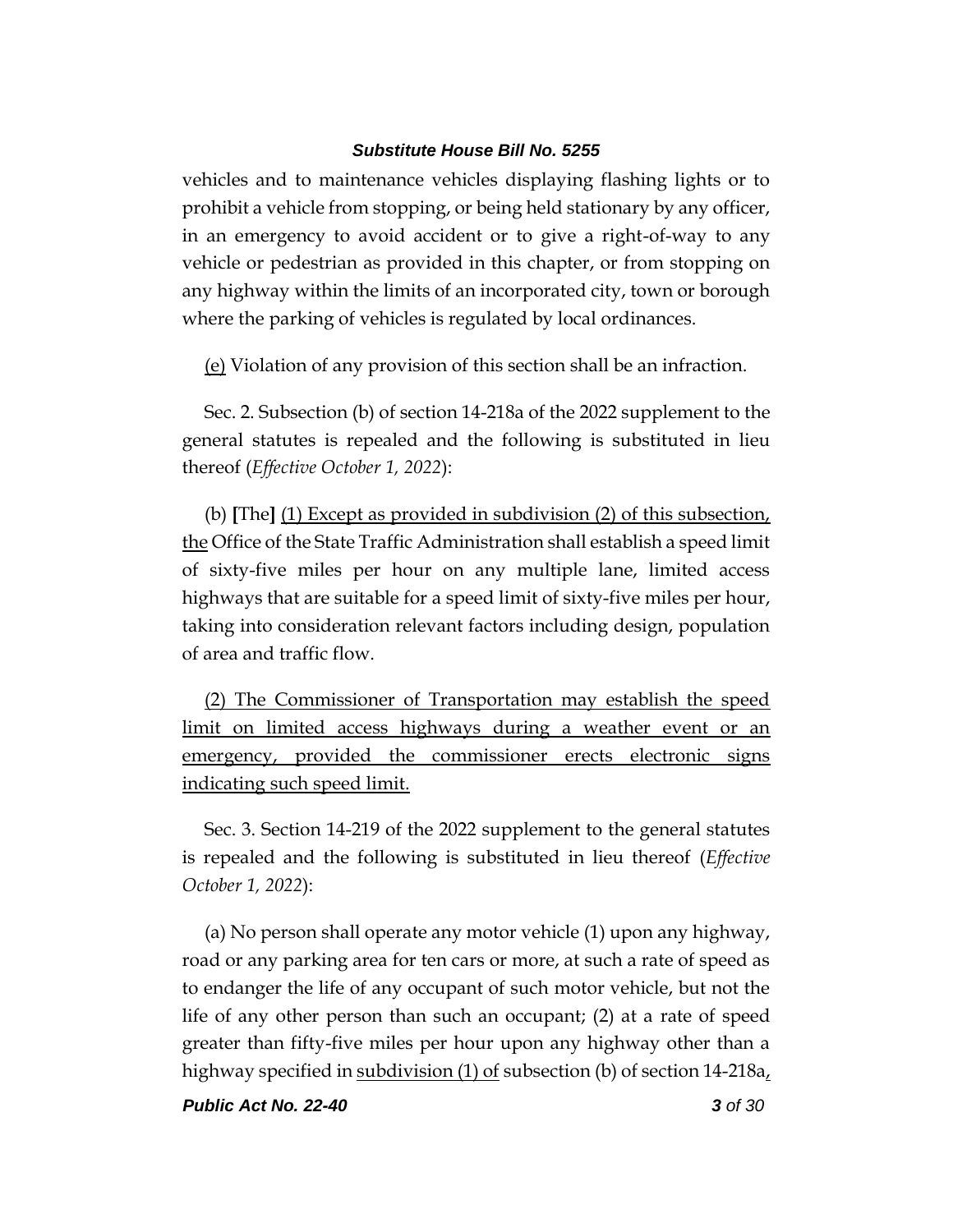as amended by this act, for which a speed limit has been established in accordance with the provisions of said **[**subsection**]** subdivision; (3) at a rate of speed greater than sixty-five miles per hour upon any highway specified in <u>subdivision (1) of</u> subsection (b) of section 14-218a, as amended by this act, for which a speed limit has been established in accordance with the provisions of said **[**subsection**]** subdivision; **[**or**]** (4) if such person is under eighteen years of age, upon any highway or road for which a speed limit of less than sixty-five miles per hour has been established in accordance with section 14-218a, as amended by this act, or section 14-307a, as amended by this act, at a rate of speed more than twenty miles per hour above such speed limit; or (5) at a rate of speed greater than the speed limit upon a limited access highway for which a speed limit has been established in accordance with the provisions of subdivision (2) of subsection (b) of section 14-218a, as amended by this act.

(b) Any person who operates a motor vehicle (1) on a multiple lane, limited access highway other than a highway specified in subdivision  $(1)$  of subsection (b) of section 14-218a, as amended by this act, for which a speed limit has been established in accordance with the provisions of said **[**subsection**]** subdivision at a rate of speed greater than fifty-five miles per hour but not greater than seventy miles per hour, (2) on a multiple lane, limited access highway specified in subdivision (1) of subsection (b) of section  $14-218a$ , as amended by this act, for which a speed limit has been established in accordance with the provisions of said **[**subsection**]** subdivision at a rate of speed greater than sixty-five miles per hour but not greater than seventy miles per hour, (3) on any other highway at a rate of speed greater than fifty-five miles per hour but not greater than sixty miles per hour, **[**or**]** (4) if such person is under eighteen years of age, upon any highway or road for which a speed limit of less than sixty-five miles per hour has been established in accordance with section 14-218a, as amended by this  $act<sub>t</sub>$  or section 14-307a, as amended by this act, at a rate of speed more than twenty miles per hour

*Public Act No. 22-40 4 of 30*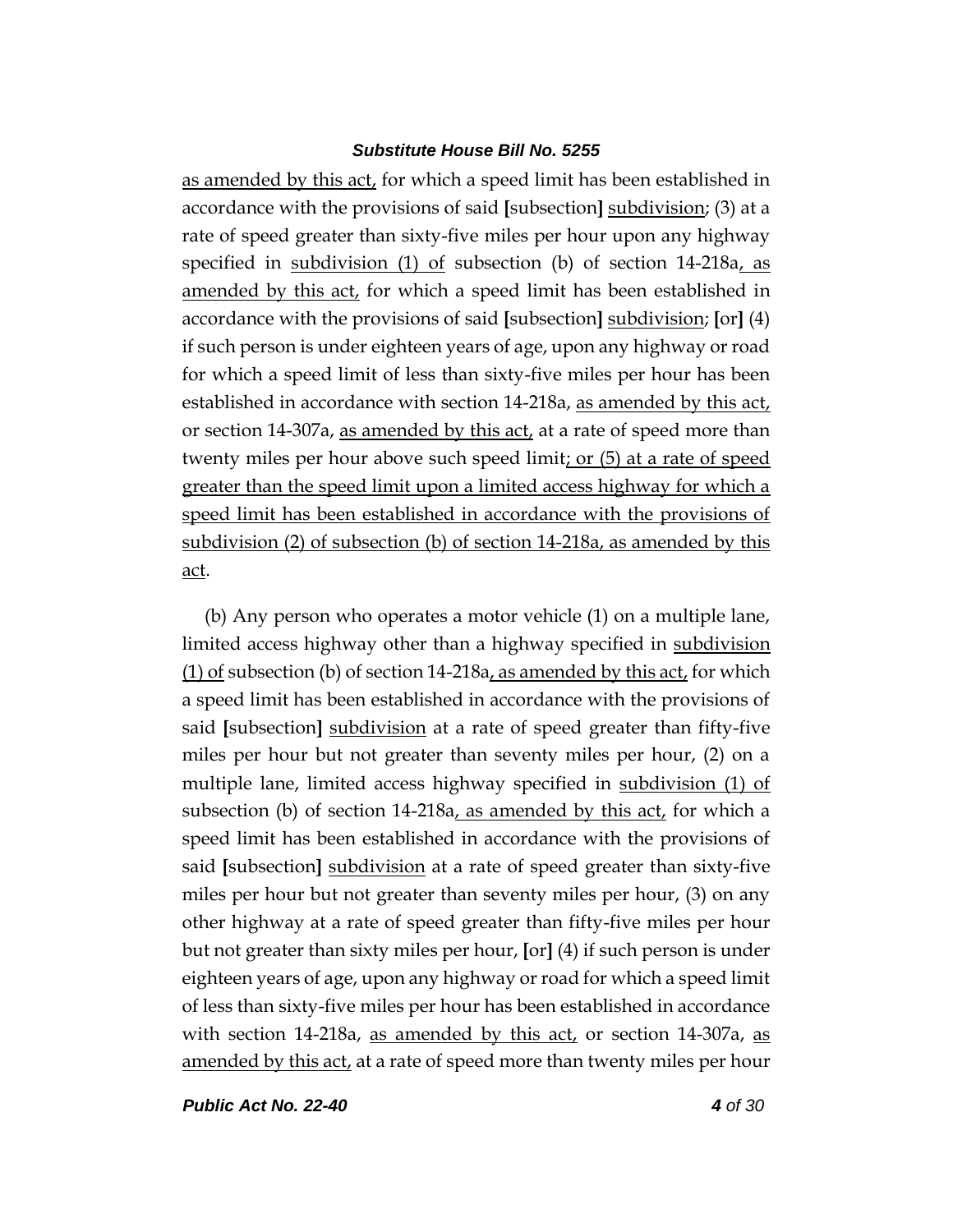above such speed limit, or (5) at a rate of speed greater than the speed limit upon a limited access highway for which a speed limit has been established in accordance with the provisions of subdivision (2) of subsection (b) of section 14-218a, as amended by this act, shall commit an infraction, provided any such person operating a truck, as defined in section 14-260n, shall have committed a violation and shall be fined not less than one hundred dollars nor more than one hundred fifty dollars.

(c) Any person who violates any provision of subdivision (1) of subsection (a) of this section or who operates a motor vehicle (1) on a multiple lane, limited access highway at a rate of speed greater than seventy miles per hour but not greater than eighty-five miles per hour, or (2) on any other highway at a rate of speed greater than sixty miles per hour but not greater than eighty-five miles per hour, shall be fined not less than one hundred dollars nor more than one hundred fifty dollars, provided any such person operating a motor vehicle described in subsection (a) of section 14-163c shall be fined not less than one hundred fifty dollars nor more than two hundred dollars.

(d) No person shall be subject to prosecution for a violation of both subsection (a) of this section and subsection (a) of section 14-222 because of the same offense.

(e) Notwithstanding any provision of the general statutes, **[**to the contrary,**]** any person who violates subdivision (1) of subsection (a) of this section, subdivision (1) or (2) of subsection (b) of this section while operating a truck, as defined in section 14-260n, or subdivision (1) of subsection (c) of this section while operating a motor vehicle or a truck, as defined in section 14-260n, shall follow the procedures set forth in section 51-164n, as amended by this act.

Sec. 4. Section 13b-34 of the general statutes is amended by adding subsection (l) as follows (*Effective July 1, 2022*):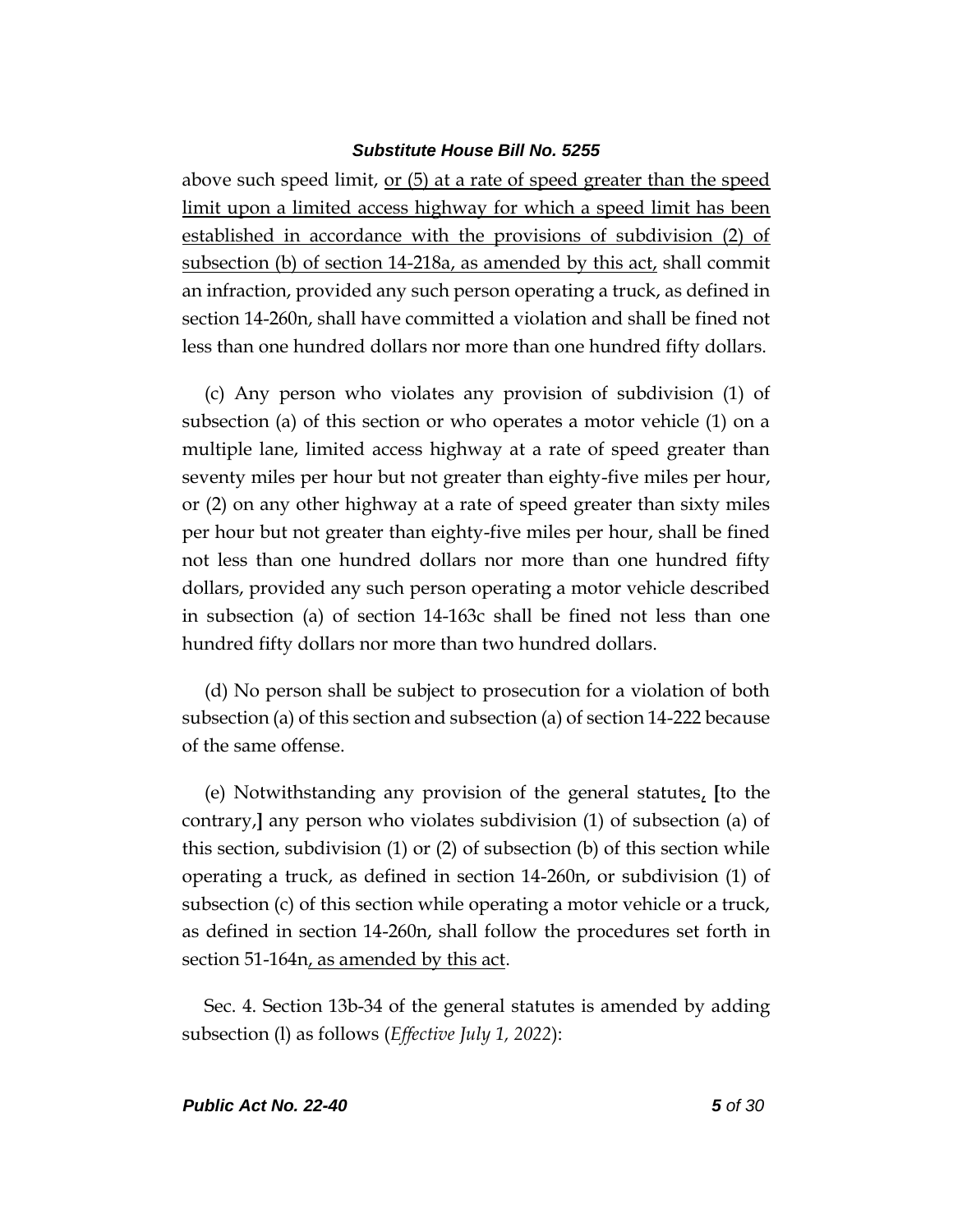(NEW) (l) If the commissioner deems it to be in the best interest of the state, the commissioner may indemnify and hold harmless any railroad company in connection with an interim trail use and rail banking arrangement pursuant to 49 CFR 1152.29, as amended from time to time.

Sec. 5. Subdivision (1) of subsection (c) of section 4a-60 of the 2022 supplement to the general statutes is repealed and the following is substituted in lieu thereof (*Effective July 1, 2022*):

(1) Any contractor who has one or more contracts with an awarding agency or who is a party to a municipal public works contract or a contract for a quasi-public agency project shall include a nondiscrimination affirmation provision certifying that the contractor understands the obligations of this section and will maintain a policy for the duration of the contract to assure that the contract will be performed in compliance with the nondiscrimination requirements of subsection (a) of this section. The authorized signatory of the contract shall demonstrate his or her understanding of this obligation by **[**either**]** (A) initialing the nondiscrimination affirmation provision in the body of the contract, **[**or**]** (B) providing an affirmative response in the required online bid or response to a proposal question which asks if the contractor understands its obligations, or (C) signing the contract.

Sec. 6. Subdivisions (2) and (3) of subsection (b) of section 4a-81 of the 2022 supplement to the general statutes are repealed and the following is substituted in lieu thereof (*Effective July 1, 2022*):

(2) Such representation shall be **[**sworn as true**]** made to the best knowledge and belief of the person signing the contract and shall be subject to the **[**penalties**]** penalty of false statement as provided in section 53a-157b.

(3) **[**Such**]** If such representation indicates that a consulting agreement has been entered into in connection with any such contract,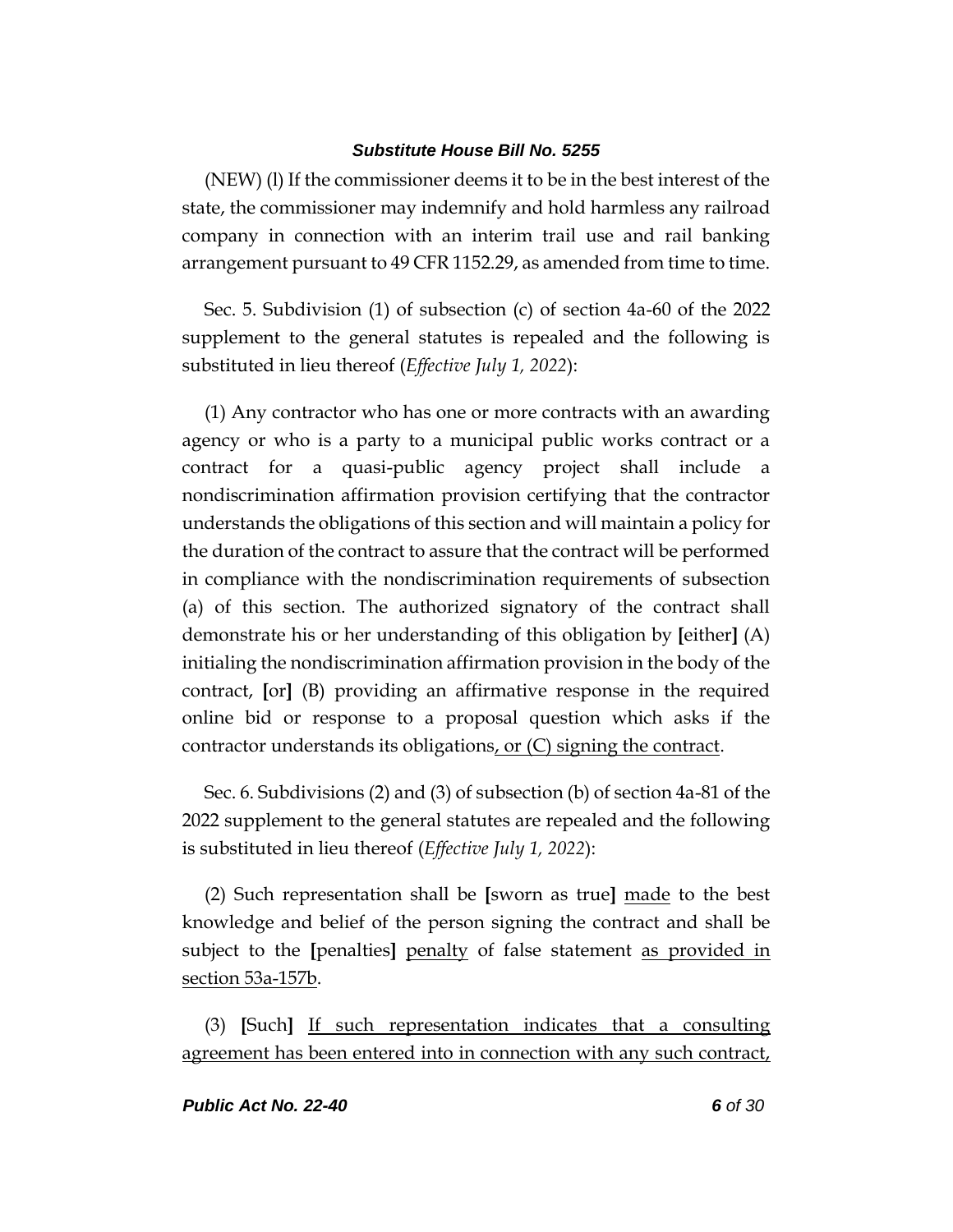such representation shall include or attach the following information for each consulting agreement listed: The name of the consultant, the consultant's firm, the basic terms of the consulting agreement, a brief description of the services provided, and an indication as to whether the consultant is a former state employee or public official. If the consultant is a former state employee or public official, such representation shall indicate his or her former agency and the date such employment terminated.

Sec. 7. Subsection (b) of section 4-252 of the 2022 supplement to the general statutes is repealed and the following is substituted in lieu thereof (*Effective July 1, 2022*):

(b) The official or employee of such state agency or quasi-public agency who is authorized to execute state contracts shall represent that the selection of the **[**most qualified or highest ranked**]** person, firm or corporation was not the result of collusion, the giving of a gift or the promise of a gift, compensation, fraud or inappropriate influence from any person.

Sec. 8. Subsection (d) of section 4-252a of the 2022 supplement to the general statutes is repealed and the following is substituted in lieu thereof (*Effective July 1, 2022*):

(d) Any entity that makes a good faith effort to determine whether such entity has made an investment described in subsection (b) of this section shall not be **[**subject to the penalties of false statement pursuant to**]** deemed to be in breach of the contract or in violation of this section. A "good faith effort" for purposes of this subsection includes a determination that such entity is not on the list of persons who engage in certain investment activities in Iran created by the Department of General Services of the state of California pursuant to Division 2, Chapter 2.7 of the California Public Contract Code. Nothing in this subsection shall be construed to impair the ability of the state agency or

*Public Act No. 22-40 7 of 30*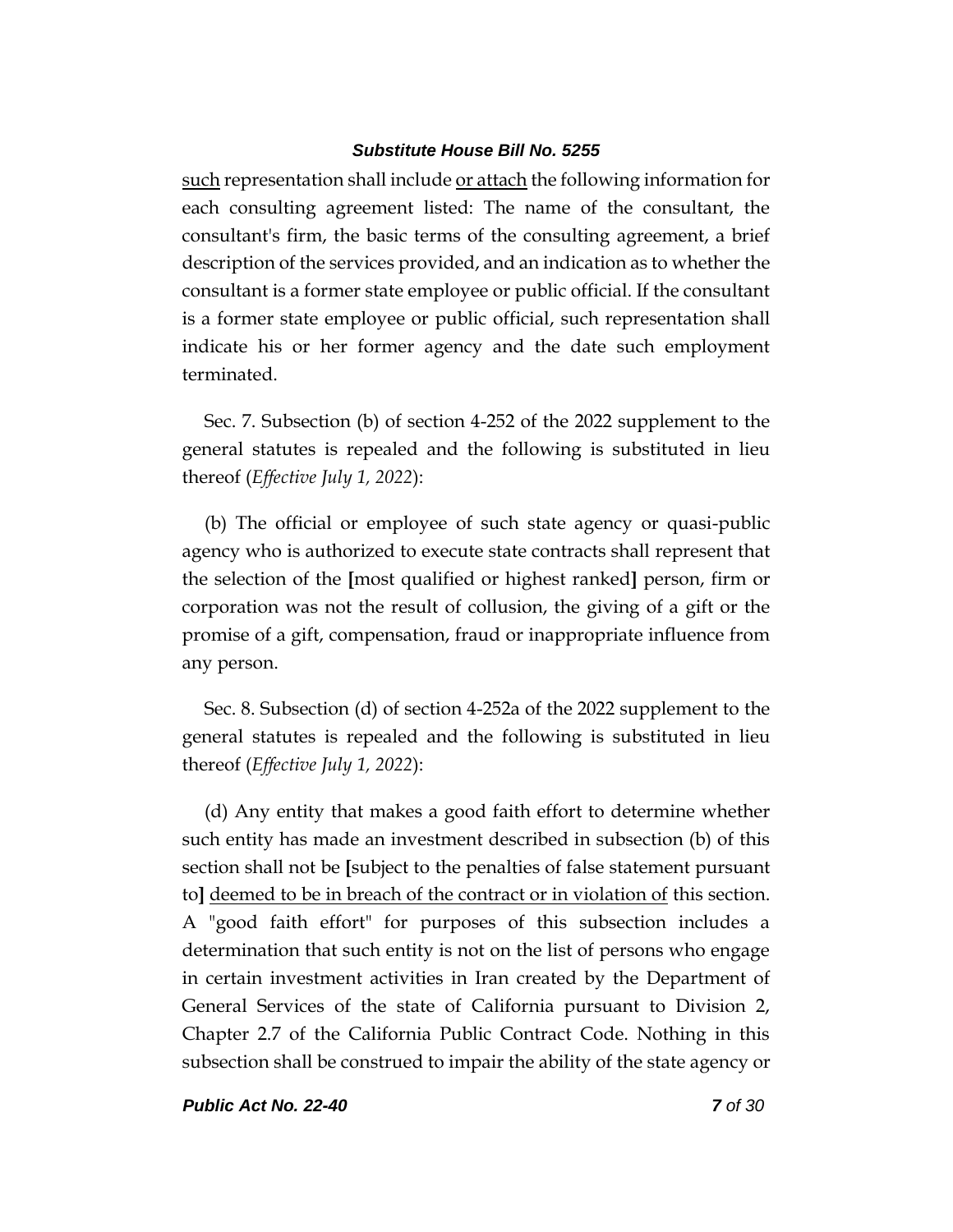quasi-public agency to pursue a breach of contract action for any violation of the provisions of the contract.

Sec. 9. Section 13b-4d of the general statutes is repealed and the following is substituted in lieu thereof (*Effective July 1, 2022*):

(a) Notwithstanding any other provision of the general statutes, the Commissioner of Transportation may declare a state of emergency and may employ, in any manner, such assistance as **[**he**]** the commissioner may require to restore any railroad owned by the state or any of its subdivisions or the facilities, equipment or service of such railroad, **[**or**]** any transit system or its facilities, equipment or service, or any airport when: (1) A railroad system owned by the state or any of its subdivisions or any of the facilities or equipment of such railroad system is deemed by the commissioner to be in an unsafe condition or when there is an interruption of essential railroad services, whether or not such system or any of its facilities or equipment is physically damaged; (2) a transit facility owned by the state or any of its subdivisions or the equipment of such facility is damaged as a result of a natural disaster or incurs substantial casualty loss which results in what is deemed by the commissioner to be an unsafe condition or when there is an interruption of essential transit services; or (3) an airport owned or operated by the state or any of its subdivisions or the equipment of such airport is damaged as a result of a natural disaster or incurs substantial casualty loss which results in what is deemed by the commissioner to be an unsafe condition or when there is an interruption of essential transit services.

(b) When a privately-owned railroad system, its facility or equipment is damaged as a result of a natural disaster or incurs substantial casualty loss which results in an unsafe condition or the interruption of essential railroad service, the railroad company may request the commissioner to declare a state of emergency, and said commissioner may comply with such request and may provide assistance to such railroad company in

*Public Act No. 22-40 8 of 30*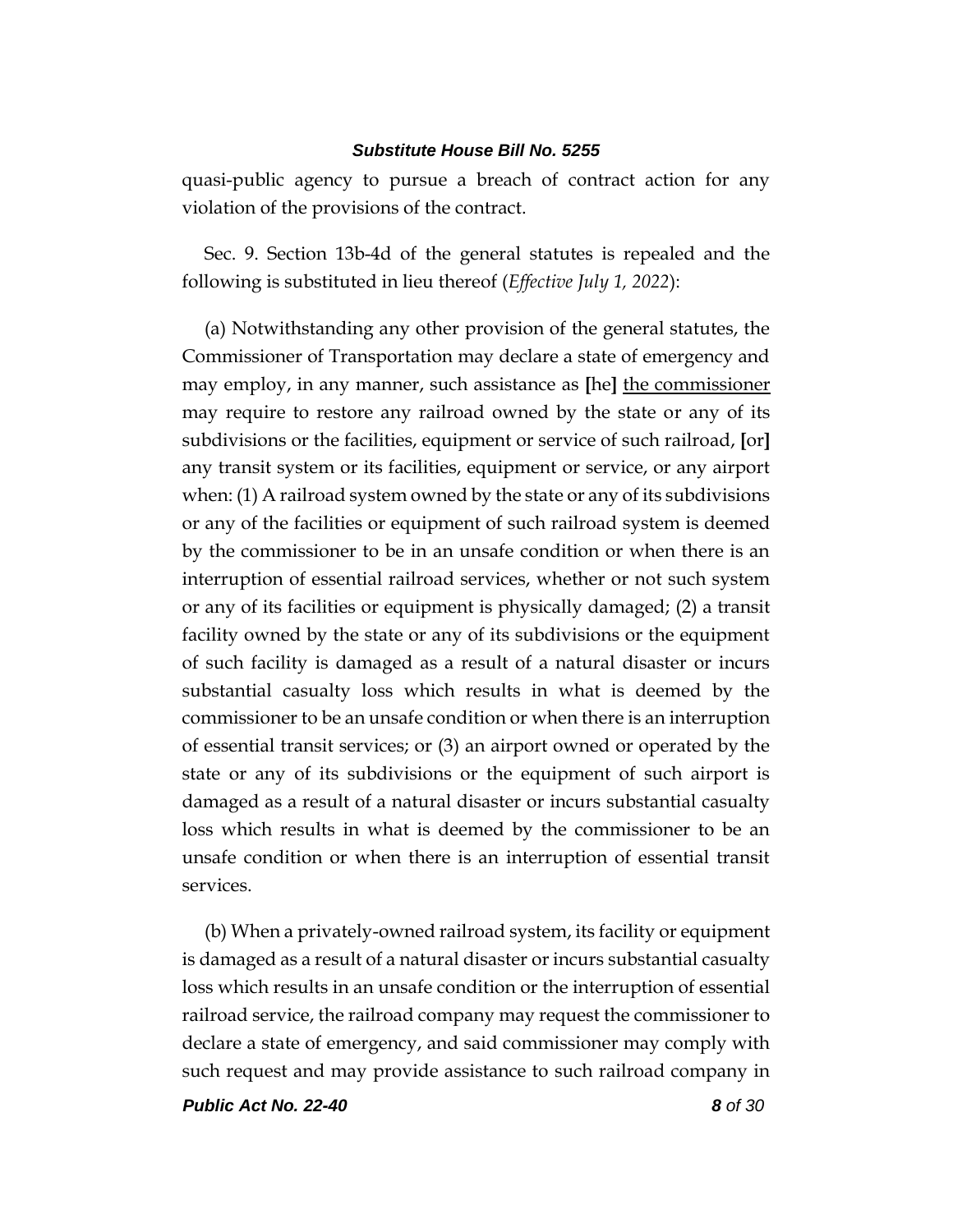any manner **[**he**]** the commissioner deems necessary to restore **[**said**]** such railroad system, facility, equipment or service.

(c) When the commissioner declares a state of emergency pursuant to this section, the commissioner shall have the right to enter upon and utilize private property to correct the unsafe condition or restore the interruption of essential railroad or transit services. The commissioner shall make a reasonable effort to notify the owner of record of such property prior to entering such property. The owner shall be compensated for the use of such property in the manner prescribed in section 13a-73 for acquiring real property for state highway purposes.

Sec. 10. Section 13b-26 of the general statutes is repealed and the following is substituted in lieu thereof (*Effective July 1, 2022*):

(a) The commissioner shall make such alterations in the state highway system as **[**he**]** the commissioner may, from time to time, deem necessary and desirable to fulfill the purposes of this chapter and title 13a. In making any such alteration, **[**he**]** the commissioner shall consider the best interest of the state, taking into consideration relevant factors including the following: Traffic flow, origin and destination of traffic, integration and circulation of traffic, continuity of routes, alternate available routes and changes in traffic patterns. The relative weight to be given to any factor shall be determined by the commissioner.

(b) The commissioner may plan, design, lay out, construct, alter, reconstruct, improve, relocate, maintain, repair, widen and grade any state highway whenever, in **[**his**]** the commissioner's judgment, the interest of the state so requires. Except when otherwise provided by statute, **[**he**]** the commissioner shall exercise exclusive jurisdiction over all such highways, and shall have the same powers relating to the state highway system as are given to the selectmen of towns, the mayor and common council of any city and the warden and burgesses of any borough in relation to highways within their respective municipalities.

*Public Act No. 22-40 9 of 30*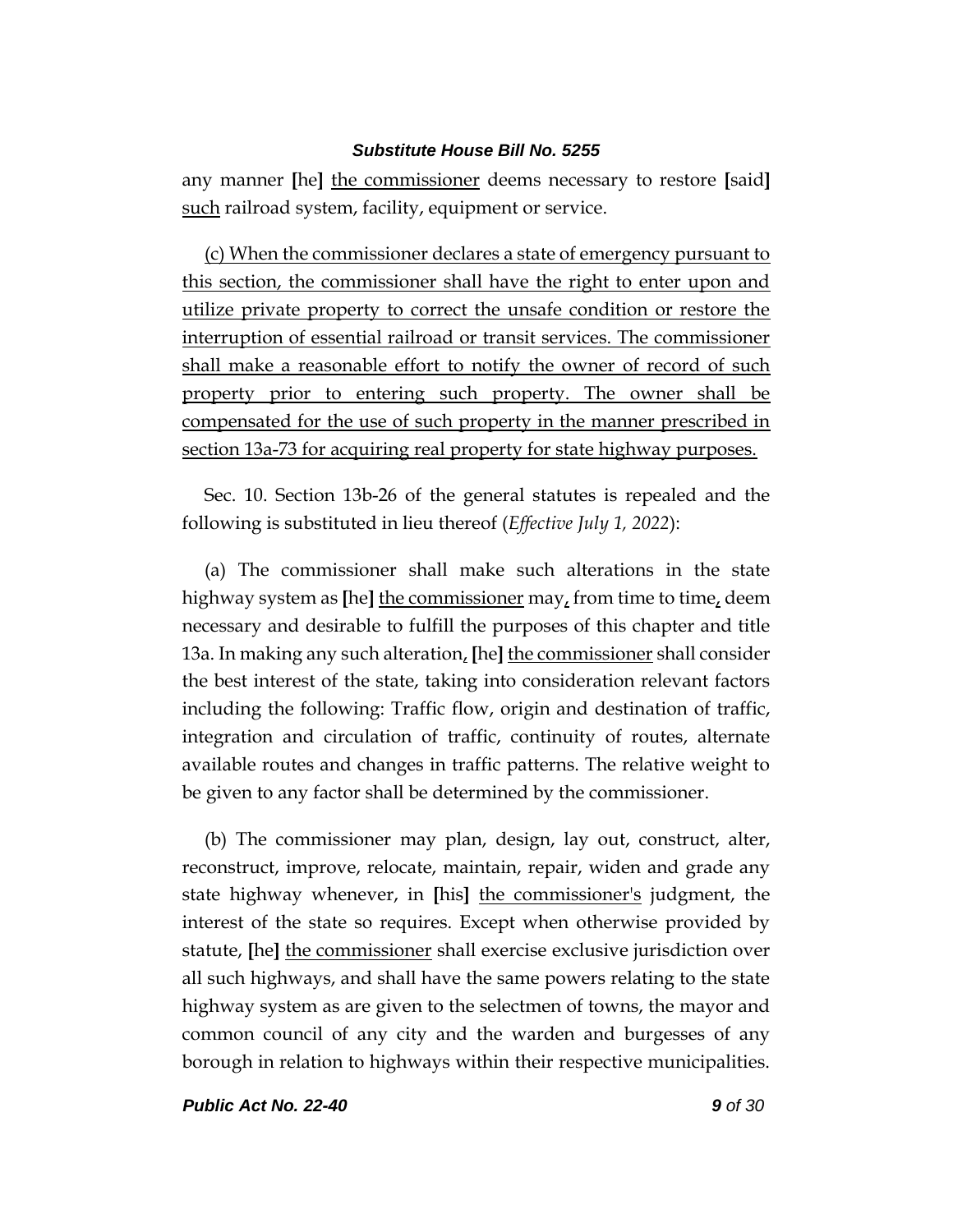In laying out or building a state highway, the commissioner shall follow the procedures of sections 13a-57 and 13a-58.

(c) The commissioner, where necessary in connection with the construction, reconstruction, repair or relocation of a state highway, may relocate, reconstruct or adjust the grade or alignment of any locally maintained highway using standards of construction resulting in safety and convenience. Any highway so changed shall continue to be maintained by the town, city or borough after the completion of such construction, reconstruction, repair or relocation.

(d) The commissioner is authorized and directed, to the full extent but only to the extent permitted by moneys and appropriations becoming available under sections 13a-184 to 13a-197, inclusive, or any other law but subject to approval by the Governor of allotment thereof, forthwith to undertake and proceed with the projects prescribed in section 13a-185 and, to that end, said commissioner with respect to any such project is authorized to do and perform any act or thing regarding the projects which is mentioned or referred to in **[**said**]** section 13a-185.

(e) Subject to the limitations referred to in subsection (d) of this section and in order to effectuate the purposes of said subsection, said commissioner is authorized (1) to plan, design, lay out, construct, reconstruct, relocate, improve, maintain and operate the projects, and reconstruct and relocate existing highways, sections of highways, bridges or structures and incorporate or use the same, whether or not so reconstructed or relocated or otherwise changed or improved, as parts of such projects; (2) to retain and employ consultants and assistants on a contract or other basis for rendering professional, legal, fiscal, engineering, technical or other assistance and advice; and (3) to do all things necessary or convenient to carry out the purposes and duties and exercise the powers expressly given in **[**said**]** sections 13a-184 to 13a-197, inclusive. Except as otherwise stated in subsection (d) of this section, nothing contained in **[**said**]** sections 13a-184 to 13a-197, inclusive, shall

*Public Act No. 22-40 10 of 30*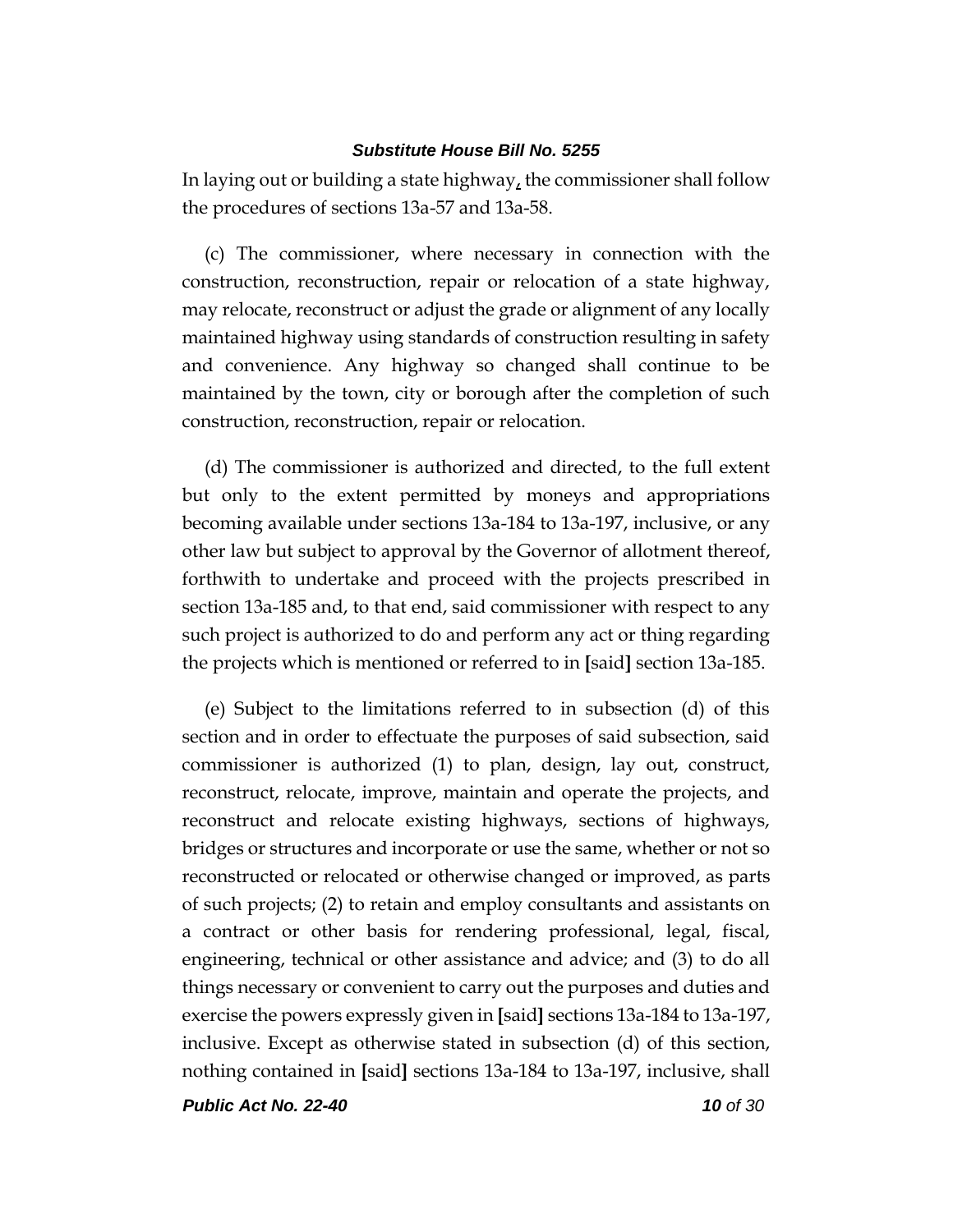be construed to limit or restrict, with respect to the projects, any power, right or authority of the commissioner existing under or pursuant to any other law.

(f) (1) Whenever a state of emergency, as a result of a disaster, exists in the state or any part of the state, and is so declared to be under the provisions of any federal law or state statute, and the state highway system becomes damaged as a result of such disaster, or (2) whenever the commissioner declares that an emergency condition exists on any highway in the state which demands immediate attention to **[**insure**]** ensure the safety of the traveling public, whether or not such highway is damaged, the commissioner may, notwithstanding any other provision of the statutes, employ, in any manner, such assistance as **[**he**]** the commissioner may require to restore **[**said**]** such highway system to a condition which will provide safe travel or to correct the emergency condition so declared by the commissioner.

(g) When the commissioner declares that an emergency condition exists on any highway in the state pursuant to subsection (f) of this section, the commissioner shall have the right to enter upon and utilize private property to restore such highway system or correct the emergency condition. The commissioner shall make a reasonable effort to notify the owner of record of such property prior to entering such property. The owner shall be compensated for the use of such property in the manner prescribed in section 13a-73 for acquiring real property for state highway purposes.

Sec. 11. Subsection (d) of section 14-270 of the general statutes is repealed and the following is substituted in lieu thereof (*Effective July 1, 2022*):

(d) (1) The owner or lessee of any vehicle may pay either a fee of thirty dollars for each permit issued for such vehicle under this section or a fee as described in subdivision (3) of this subsection for such vehicle,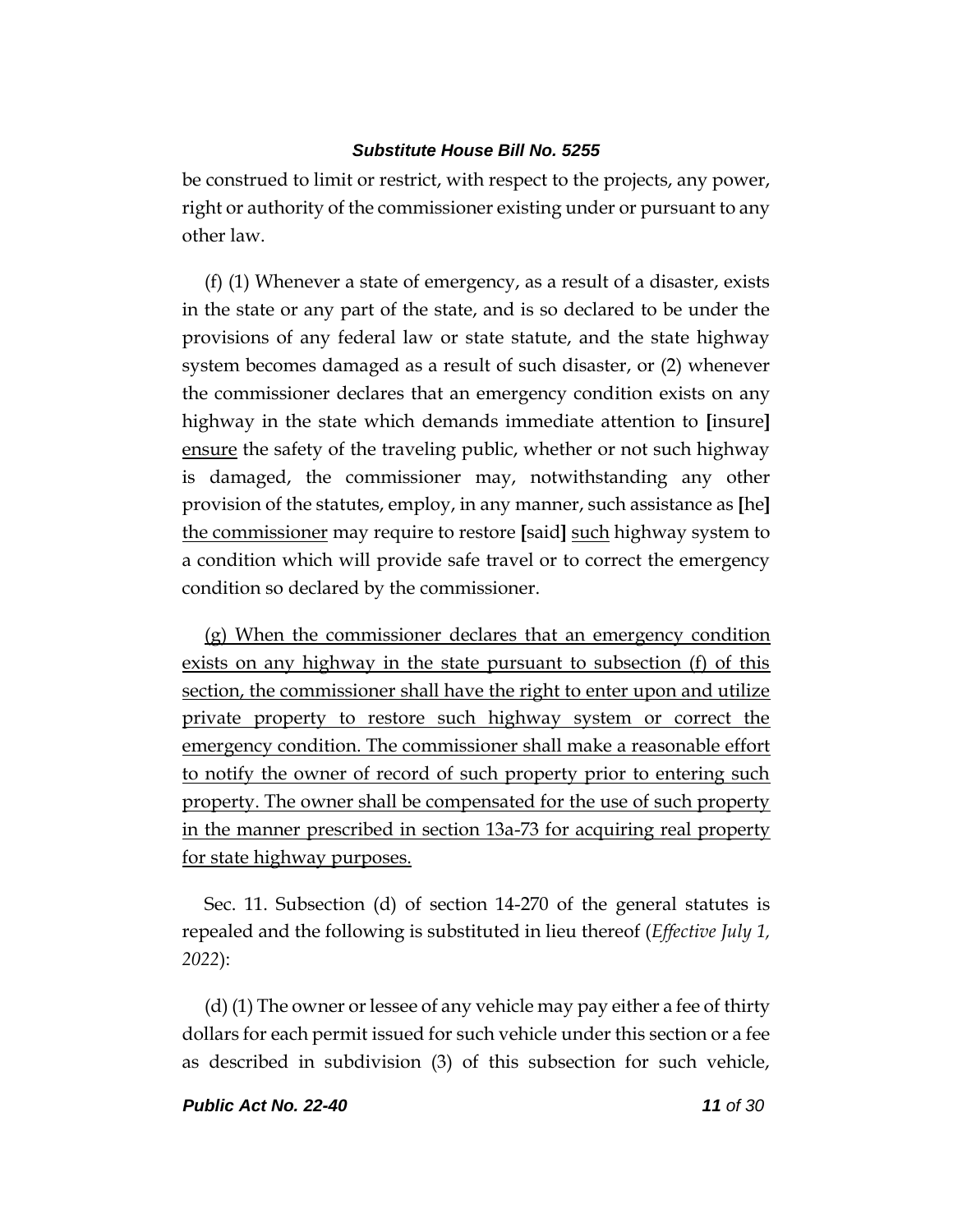payable to the Department of Transportation. (2) An additional transmittal fee of **[**five**]** twelve dollars shall be charged for each permit issued under this section and transmitted via electronic means. (3) The commissioner may issue an annual permit for any vehicle transporting (A) a divisible load, (B) an overweight or oversized-overweight indivisible load, or (C) an oversize indivisible load. The owner or lessee shall pay an annual fee of nine dollars per thousand pounds or fraction thereof for each such vehicle. A permit may be issued in any increment up to one year, provided the owner or lessee shall pay a fee of one hundred dollars for such vehicle or vehicle and trailer for each month or fraction thereof. (4) The annual permit fee for any vehicle transporting an oversize indivisible load shall not be less than six hundred fifty dollars. (5) The commissioner may issue permits for divisible loads in the aggregate not exceeding fifty-three feet in length. (6) An additional engineering analysis fee of two dollars per thousand pounds or fraction thereof over two hundred thousand pounds shall be charged for an oversize-overweight vehicle and trailer or a commercial vehicle combination and load that exceeds a permit weight of two hundred thousand pounds.

Sec. 12. Subsection (c) of section 54-33p of the 2022 supplement to the general statutes is repealed and the following is substituted in lieu thereof (*Effective July 1, 2022*):

(c) A law enforcement official may conduct a test for impairment based on the odor of cannabis or burnt cannabis if such official reasonably suspects the operator **[**or a passenger of a motor vehicle**]** of violating section **[**14-227,**]** 14-227a, 14-227m or 14-227n.

Sec. 13. Subsections (b) and (c) of section 54-56e of the 2022 supplement to the general statutes are repealed and the following is substituted in lieu thereof (*Effective July 1, 2022*):

(b) The court may, in its discretion, invoke such program on motion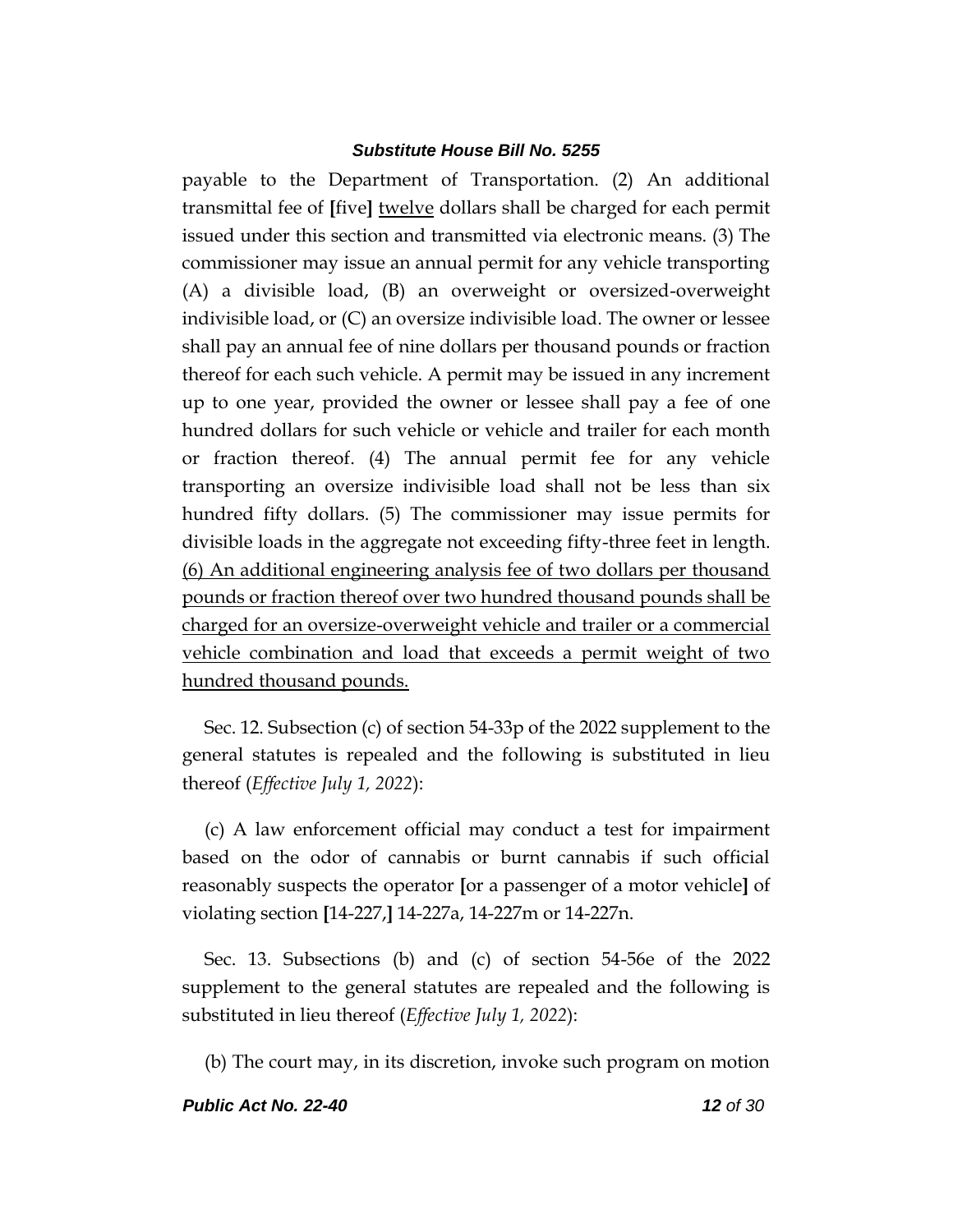of the defendant or on motion of a state's attorney or prosecuting attorney with respect to a defendant (1) who, the court believes, will probably not offend in the future, (2) who has no previous record of conviction of a crime or of a violation of section 14-196, subsection (c) of section 14-215, section 14-222a, subsection (a) or subdivision (1) of subsection (b) of section 14-224, section 14-227a or 14-227m, **[**or**]** subdivision (1) or (2) of subsection (a) of section  $14-227n$  or section  $15-$ 132a, 15-133 or 15-140n, and (3) who states under oath, in open court or before any person designated by the clerk and duly authorized to administer oaths, under the penalties of perjury, (A) that the defendant has never had such program invoked on the defendant's behalf or that the defendant was charged with a misdemeanor or a motor vehicle violation for which a term of imprisonment of one year or less may be imposed and ten or more years have passed since the date that any charge or charges for which the program was invoked on the defendant's behalf were dismissed by the court, or (B) with respect to a defendant who is a veteran, that the defendant has not had such program invoked in the defendant's behalf more than once previously, provided the defendant shall agree thereto and provided notice has been given by the defendant, on a form prescribed by the Office of the Chief Court Administrator, to the victim or victims of such crime or motor vehicle violation, if any, by registered or certified mail and such victim or victims have an opportunity to be heard thereon. Any defendant who **[**makes application**]** applies for participation in such program shall pay to the court an application fee of thirty-five dollars, except as provided in subsection (g) of this section. No defendant shall be allowed to participate in the pretrial program for accelerated rehabilitation more than two times. For the purposes of this section, "veteran" has the same meaning as provided in section 27-103.

(c) This section shall not be applicable: (1) To any person charged with (A) a class A felony, (B) a class B felony, except a violation of subdivision  $(1)$ ,  $(2)$  or  $(3)$  of subsection  $(a)$  of section 53a-122 that does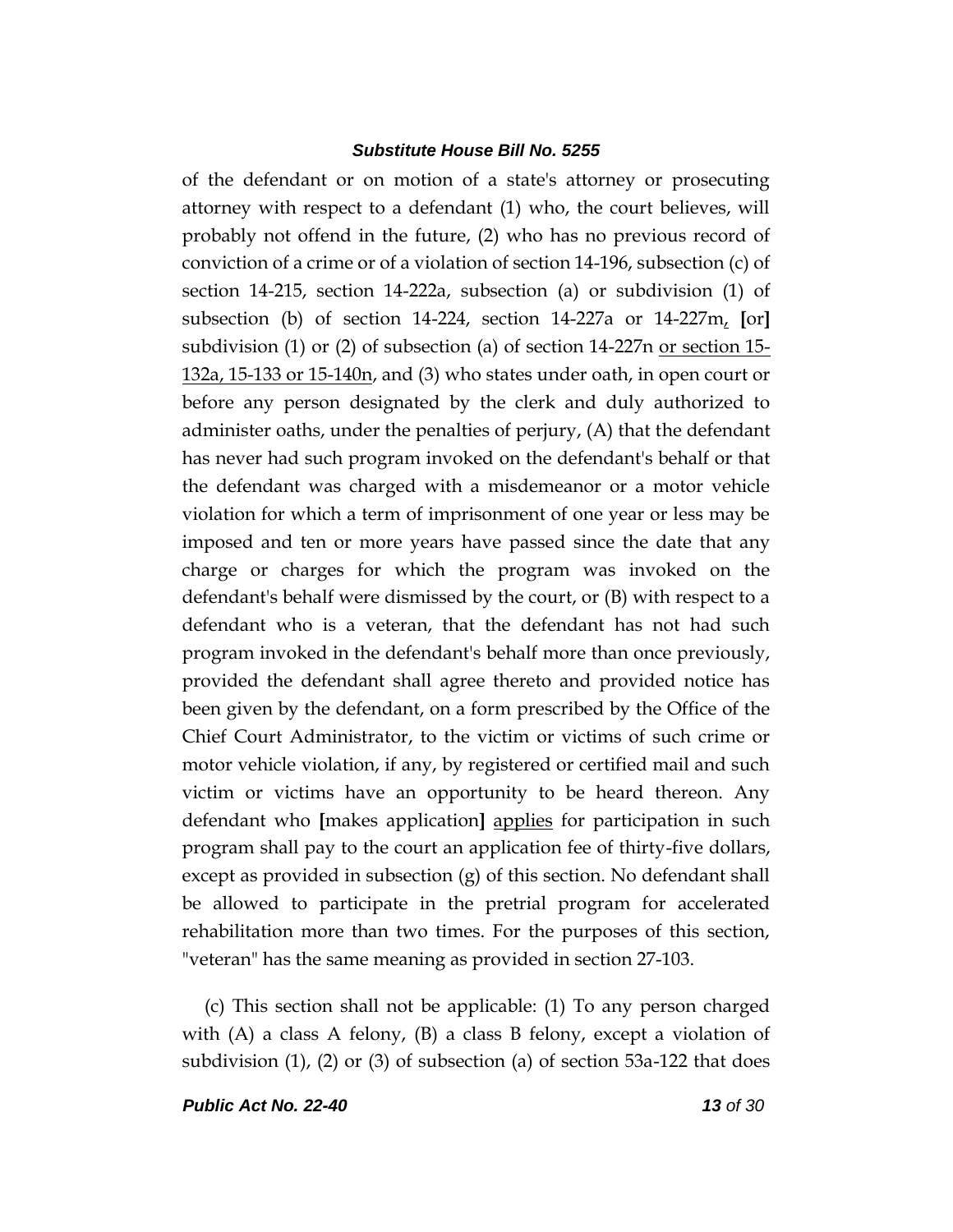not involve the use, attempted use or threatened use of physical force against another person, or a violation of subdivision (4) of subsection (a) of section 53a-122 that does not involve the use, attempted use or threatened use of physical force against another person and does not involve a violation by a person who is a public official, as defined in section 1-110, or a state or municipal employee, as defined in section 1- 110, or (C) a violation of section 53a-70b of the general statutes, revision of 1958, revised to January 1, 2019, or section 14-227a or 14-227m, subdivision (1) or (2) of subsection (a) of section 14-227n, subdivision (2) of subsection (a) of section 53-21 or section 53a-56b, 53a-60d, 53a-70, 53a-70a, 53a-71, except as provided in subdivision (5) of this subsection, 53a-72a, 53a-72b, 53a-90a, 53a-196e or 53a-196f, (2) to any person charged with a crime or motor vehicle violation who, as a result of the commission of such crime or motor vehicle violation, causes the death of another person, (3) to any person accused of a family violence crime as defined in section 46b-38a who (A) is eligible for the pretrial family violence education program established under section 46b-38c, or (B) has previously had the pretrial family violence education program invoked in such person's behalf, (4) to any person charged with a violation of section 21a-267, 21a-279 or 21a-279a, who (A) is eligible for the pretrial drug education and community service program established under section 54-56i or the pretrial drug intervention and community service program established under section 54-56q, or (B) has previously had (i) the pretrial drug education program (ii) the pretrial drug education and community service program established under the provisions of section 54-56i, or (iii) the pretrial drug intervention and community service program established under section 54-56q, invoked on such person's behalf,  $(5)$  unless good cause is shown, to  $(A)$  any person charged with a class C felony, or (B) any person charged with committing a violation of subdivision (1) of subsection (a) of section 53a-71 while such person was less than four years older than the other person, (6) to any person charged with a violation of section 9-359 or 9- 359a, (7) to any person charged with a motor vehicle violation (A) while

*Public Act No. 22-40 14 of 30*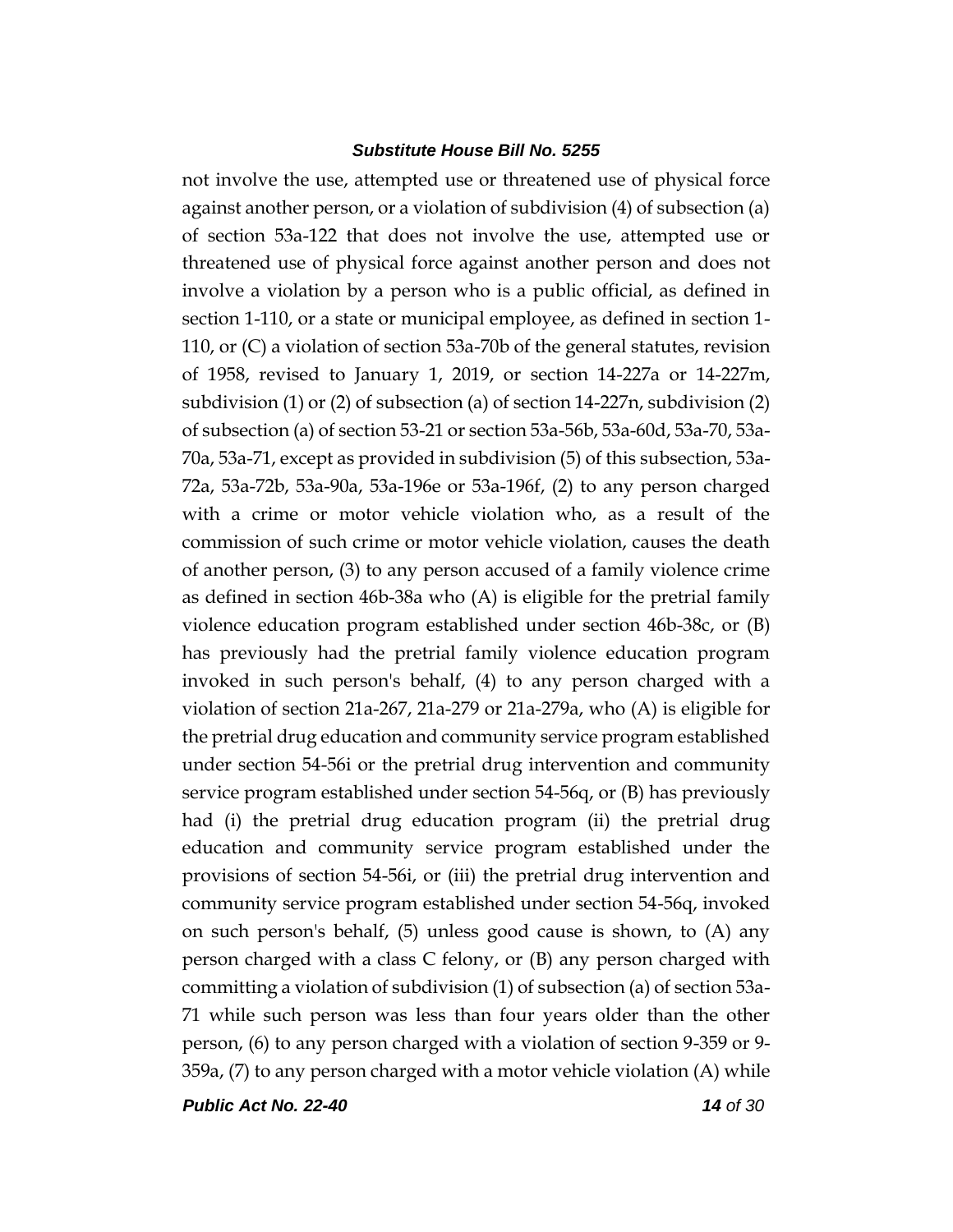operating a commercial motor vehicle, as defined in section 14-1, or (B) who holds a commercial driver's license or commercial driver's instruction permit at the time of the violation, (8) to any person charged with a violation of subdivision (6) of subsection (a) of section 53a-60, **[**or**]** (9) to a health care provider or vendor participating in the state's Medicaid program charged with a violation of section 53a-122 or subdivision (4) of subsection (a) of section 53a-123, or (10) to any person charged with a violation of section 15-132a, 15-133 or 15-140n.

Sec. 14. Subsection (c) of section 14-227b of the 2022 supplement to the general statutes, as amended by section 118 of public act 21-1 of the June special session, is repealed and the following is substituted in lieu thereof (*Effective July 1, 2022*):

(c) If the person arrested refuses to submit to such test or nontestimonial portion of a drug influence evaluation or submits to such test, commenced within two hours of the time of operation, and the results of such test indicate that such person has an elevated blood alcohol content, the police officer, acting on behalf of the Commissioner of Motor Vehicles, shall immediately revoke and take possession of the motor vehicle operator's license or, if such person is not licensed or is a nonresident, suspend the operating privilege of such person, for a twenty-four-hour period. The police officer shall prepare a report of the incident and shall mail or otherwise transmit in accordance with this subsection the report and a copy of the results of any chemical test to the Department of Motor Vehicles within three business days. The report shall contain such information as prescribed by the Commissioner of Motor Vehicles and shall be subscribed and sworn to under penalty of false statement as provided in section 53a-157b by the arresting officer. If the person arrested refused to submit to such test or evaluation, the report shall be endorsed by a third person who witnessed such refusal. The report shall set forth the grounds for the officer's belief that there was probable cause to arrest such person for a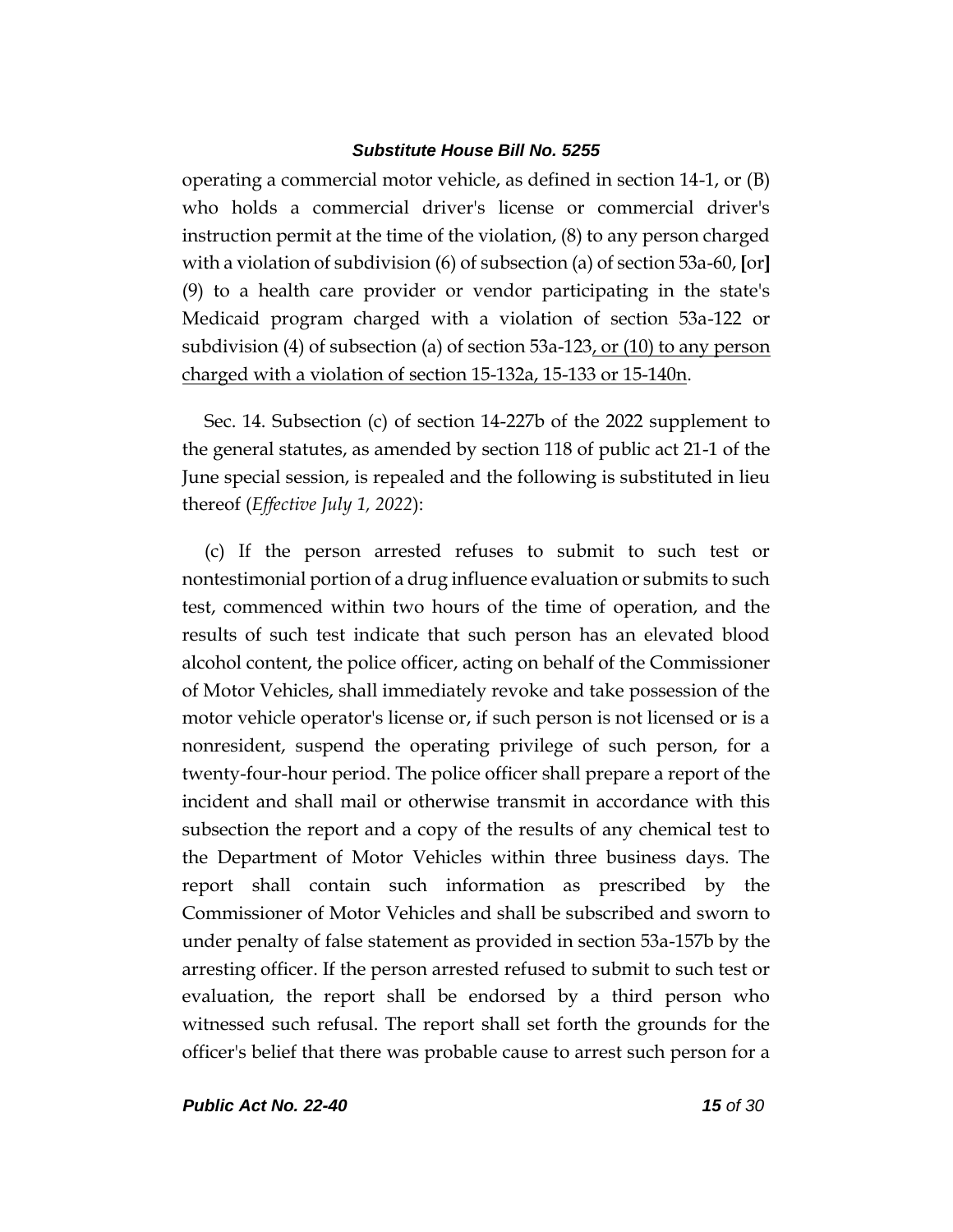violation of section 14-227a or 14-227m or subdivision (1) or (2) of subsection (a) of section 14-227n and shall state that such person had refused to submit to such test or evaluation when requested by such police officer to do so or that such person submitted to such test, commenced within two hours of the time of operation, and the results of such test indicated that such person had an elevated blood alcohol content. A drug influence evaluation need not be commenced within two hours of the time of operation. The Commissioner of Motor Vehicles may accept a police report under this subsection that is prepared and transmitted as an electronic record, including electronic signature or signatures, subject to such security procedures as the commissioner may specify and in accordance with the provisions of sections 1-266 to 1-286, inclusive. In any hearing conducted pursuant to the provisions of subsection (g) of this section, it shall not be a ground for objection to the admissibility of a police report that it is an electronic record prepared by electronic means.

Sec. 15. Section 14-240 of the general statutes is repealed and the following is substituted in lieu thereof (*Effective July 1, 2022*):

(a) **[**No**]** As used in this section, "platoon" means two or three commercial motor vehicles or buses, excluding school buses, traveling in a unified manner at electronically coordinated speeds at following distances that are closer than would be reasonable and prudent without such coordination.

(b) Except as provided in subsection (e) of this section, no person operating a motor vehicle shall follow another vehicle more closely than is reasonable and prudent, having regard for the speed of such vehicles, the traffic upon and the condition of the highway and weather conditions.

**[**(b)**]** (c) No person operating a motor vehicle shall drive such vehicle in such proximity to another vehicle as to obstruct or impede traffic.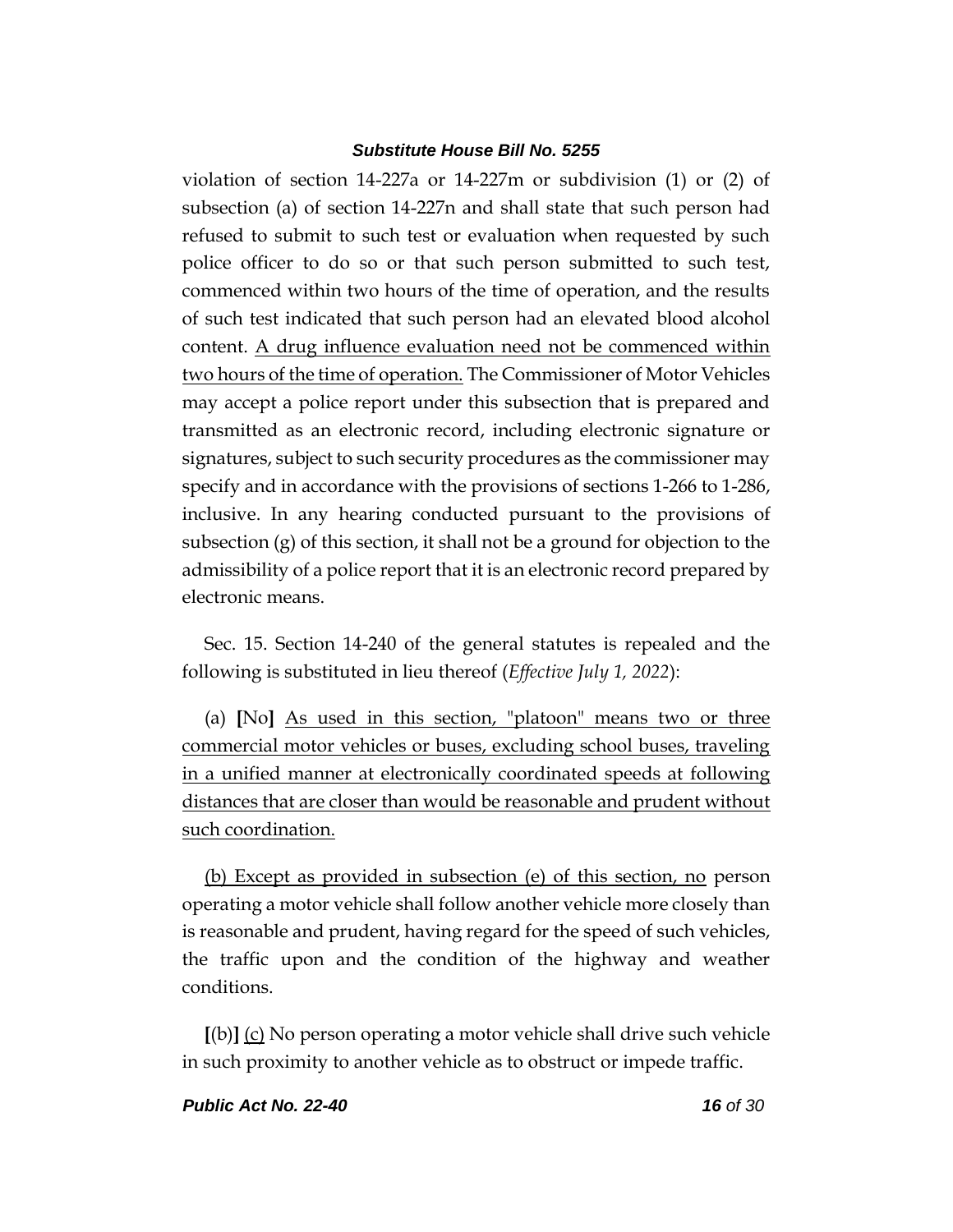**[**(c)**]** (d) Motor vehicles being driven upon any highway in a caravan shall be so operated as to allow sufficient space between such vehicles or combination of vehicles to enable any other vehicle to enter and occupy such space without danger. The provisions of this subsection shall not apply to funeral processions or to motor vehicles under official escort, **[**or**]** traveling under a special permit or operating in a platoon.

(e) (1) A person may operate a platoon on the highways of this state, provided such person files a plan for the general platoon operations with the Commissioner of Transportation and such plan is approved by the commissioner. The commissioner shall approve or reject a plan for general platoon operations not later than fifteen days after the receipt of such plan. If the commissioner rejects any such plan, the commissioner shall provide a written explanation of the reason for such rejection and guidance to amend such plan for resubmission.

(2) Each commercial motor vehicle or bus in a platoon shall display a mark identifying such vehicle or bus as part of a platoon at all times when such vehicle or bus is engaged in platooning. Such mark shall be issued by the commissioner and displayed in a manner prescribed by the commissioner.

(3) Each person operating a commercial motor vehicle or bus in a platoon shall be seated in the driver's seat of such vehicle or bus and hold a commercial driver's license of the appropriate class and bearing endorsements for the type of vehicle or bus being driven.

(4) No person operating a commercial motor vehicle or bus in a platoon shall pull or drag another motor vehicle in the platoon.

**[**(d)**]** (f) Any person who violates any provision of this section shall have committed an infraction, except that (1) any person operating a commercial vehicle combination or a commercial motor vehicle or bus in a platoon in violation of any such provision shall have committed a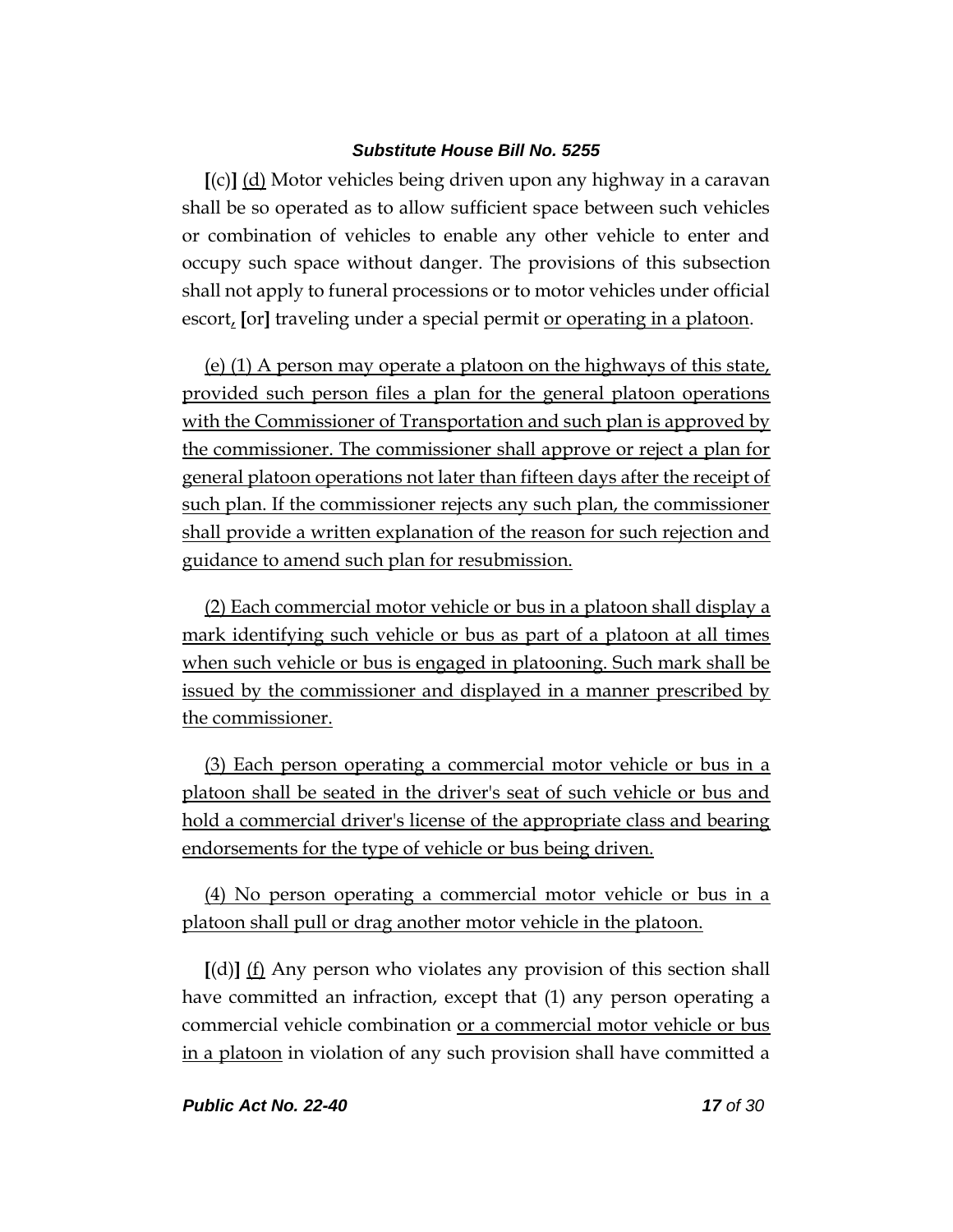violation and shall be fined not less than one hundred dollars nor more than one hundred fifty dollars, or (2) if the violation results in a motor vehicle accident, such person shall have committed a violation and shall be fined not less than one hundred dollars nor more than two hundred dollars.

Sec. 16. Section 13a-247 of the general statutes is repealed and the following is substituted in lieu thereof (*Effective July 1, 2022*):

(a) No person, firm, **[**or**]** corporation or utility company shall excavate within or under, or place any obstruction or substruction within, under, upon or over, or interfere with construction, reconstruction or maintenance of or drainage from, any state highway without the written permission of the commissioner. **[**Said commissioner may fill in or close any such excavation or remove or alter any such obstruction or substruction, and the expense incurred by the commissioner in such filling or removing or altering shall be paid by the person, firm or corporation making such excavation or placing such obstruction or substruction, provided any excavation, obstruction or substruction existing within, under, upon or over any such highway on July 1, 1925, or, at the discretion of said commissioner, any**]** Any excavation **[**,**]** made or obstruction or substruction **[**made after said date**]** placed without a permit or in violation of the provisions of a permit shall be removed or altered by the person, firm, **[**or**]** corporation or utility company making or **[**maintaining**]** placing the same within thirty days from the date when said commissioner sends by registered or certified mail, postage prepaid, a notice to such person, firm, **[**or**]** corporation or utility company, ordering such removal or alteration. If such person, firm, corporation or utility company fails to remove or alter any excavation, obstruction or substruction not later than thirty days after receipt of such notice from the commissioner, the commissioner may fill in or close any such excavation or remove or alter any such obstruction or substruction, and the expense incurred by the commissioner in such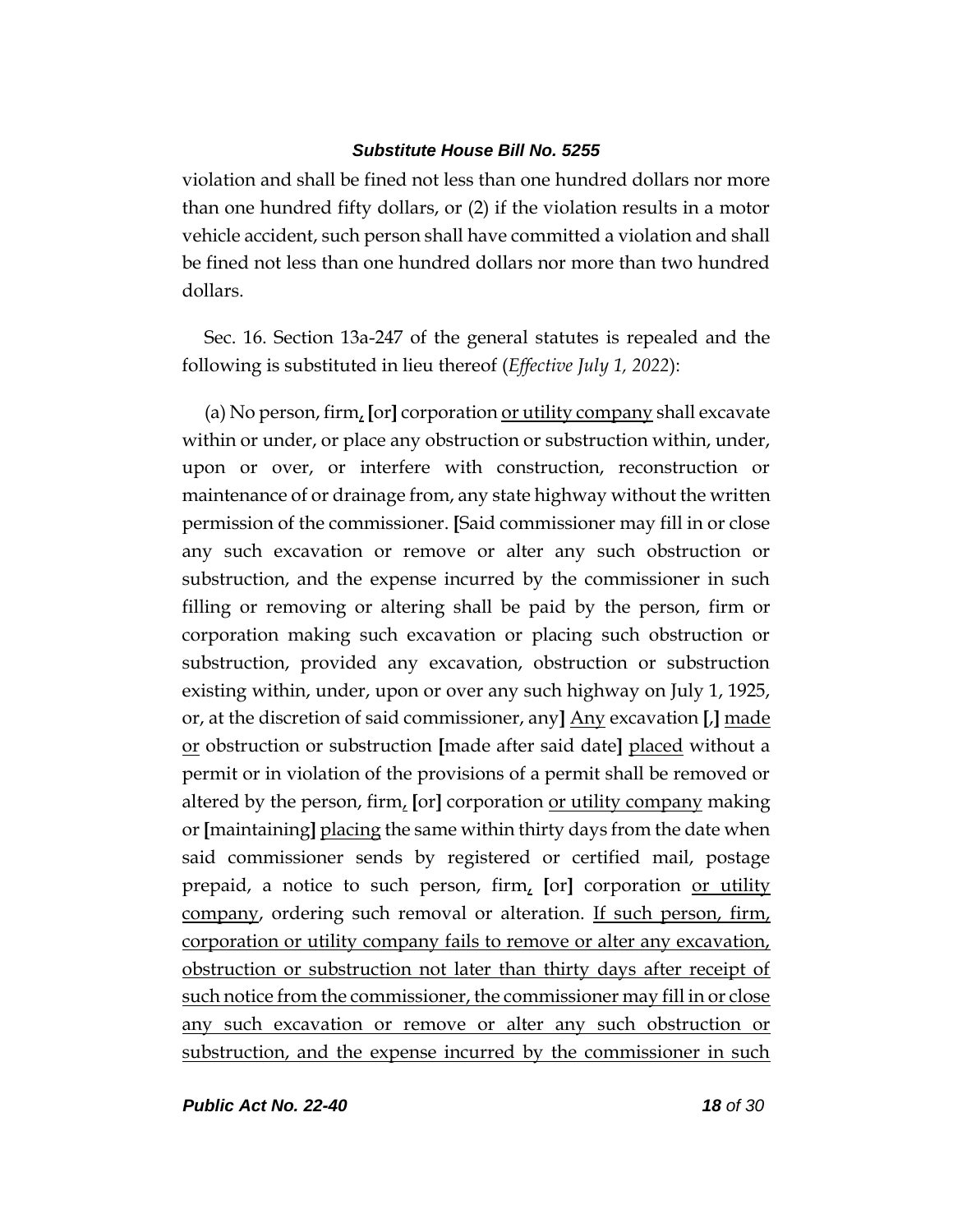filling or removing or altering shall be paid by such person, firm, corporation or utility company.

(b) Notwithstanding the provisions of subsection (a) of this section, if the commissioner determines that a person, firm, corporation or utility company has created an unsafe condition within, under, upon or over the state highway that requires immediate corrective action, the commissioner may order immediate corrective action to remedy the unsafe condition. Any costs and expenses incurred by the commissioner to remedy the unsafe condition shall be paid by such person, firm, corporation or utility company.

(c) The state shall not be liable for any damage to private property placed in the state highway without a permit.

**[**(b)**]** (d) Any person, firm, **[**or**]** corporation or utility company violating any provision of **[**subsection (a) of**]** this section shall be fined **[**not more than one hundred dollars for a first offense and**]** not less than **[**one hundred**]** two thousand dollars or more than five **[**hundred**]** thousand dollars for each **[**subsequent**]** offense. Each violation shall be a separate and distinct offense and, in the case of a continuing violation, each day's continuance thereof shall be deemed to be a separate and distinct offense.

Sec. 17. Subsection (b) of section 51-164n of the 2022 supplement to the general statutes is repealed and the following is substituted in lieu thereof (*Effective July 1, 2022*):

(b) Notwithstanding any provision of the general statutes, any person who is alleged to have committed (1) a violation under the provisions of section 1-9, 1-10, 1-11, 4b-13, 7-13, 7-14, 7-35, 7-41, 7-83, 7-283, 7-325, 7- 393, 8-12, 8-25, 8-27, 9-63, 9-322, 9-350, 10-193, 10-197, 10-198, 10-230, 10- 251, 10-254, 12-52, 12-170aa, 12-292, 12-314b or 12-326g, subdivision (4) of section 12-408, subdivision (3), (5) or (6) of section 12-411, section 12-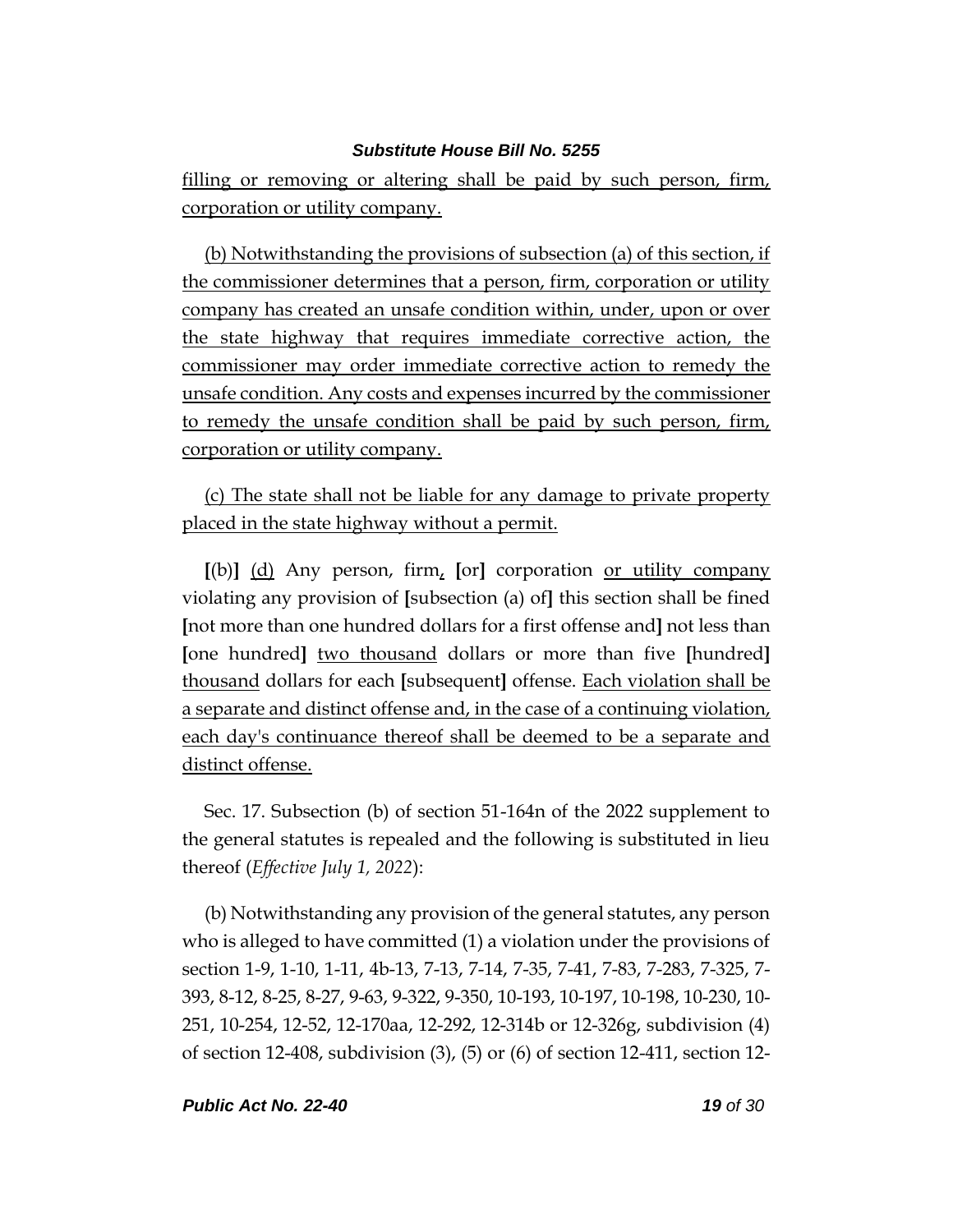435c, 12-476a, 12-476b, 12-487, 13a-71, 13a-107, 13a-113, 13a-114, 13a-115, 13a-117b, 13a-123, 13a-124, 13a-139, 13a-140, 13a-143b, **[**13a-247,**]** 13a-253 or 13a-263, subsection (f) of section 13b-42, section 13b-90, 13b-221, 13b-292, 13b-336, 13b-337, 13b-338, 13b-410a, 13b-410b or 13b-410c, subsection (a), (b) or (c) of section 13b-412, section 13b-414, subsection (d) of section 14-12, section 14-20a or 14-27a, subsection (f) of section 14- 34a, subsection (d) of section 14-35, section 14-43, 14-49, 14-50a or 14-58, subsection (b) of section 14-66, section 14-66a or 14-67a, subsection (g) of section 14-80, subsection (f) of section 14-80h, section 14-97a, 14-100b, 14-103a, 14-106a, 14-106c, 14-146, 14-152, 14-153 or 14-163b, a first violation as specified in subsection (f) of section 14-164i, section 14-219, as amended by this act, as specified in subsection (e) of said section, subdivision (1) of section 14-223a, section 14-240, as amended by this act, 14-250 or 14-253a, subsection (a) of section 14-261a, section 14-262, 14-264, 14-267a, 14-269, 14-270, as amended by this act, 14-275a, 14-278 or 14-279, subsection (e) or (h) of section 14-283, section 14-291, 14-293b, 14-296aa, 14-300, 14-300d, 14-319, 14-320, 14-321, 14-325a, 14-326, 14-330 or 14-332a, subdivision (1), (2) or (3) of section 14-386a, section 15-25 or 15-33, subdivision (1) of section 15-97, subsection (a) of section 15-115, section 16-44, 16-256e, 16a-15 or 16a-22, subsection (a) or (b) of section 16a-22h, section 17a-24, 17a-145, 17a-149, 17a-152, 17a-465, 17b-124, 17b-131, 17b-137, 19a-30, 19a-33, 19a-39 or 19a-87, subsection (b) of section 19a-87a, section 19a-91, 19a-105, 19a-107, 19a-113, 19a-215, 19a-219, 19a-222, 19a-224, 19a-286, 19a-287, 19a-297, 19a-301, 19a-309, 19a-335, 19a-336, 19a-338, 19a-339, 19a-340, 19a-425, 19a-502, 20-7a, 20-14, 20-158, 20- 231, 20-249, 20-257, 20-265, 20-324e, subsection (b) of section 20-334, section 20-341*l*, 20-366, 20-597, 20-608, 20-610, 21-1, 21-38, 21-39, 21-43, 21-47, 21-48, 21-63, subsection (d) of section 21-71 or section 21-76a, subsection (c) of section 21a-2, subdivision (1) of section 21a-19, section 21a-21, subdivision (1) of subsection (b) of section 21a-25, section 21a-26 or 21a-30, subsection (a) of section 21a-37, section 21a-46, 21a-61, 21a-63 or 21a-77, subsection (b) of section 21a-79, section 21a-85 or 21a-154, subdivision (1) of subsection (a) of section 21a-159, section 21a-278b,

*Public Act No. 22-40 20 of 30*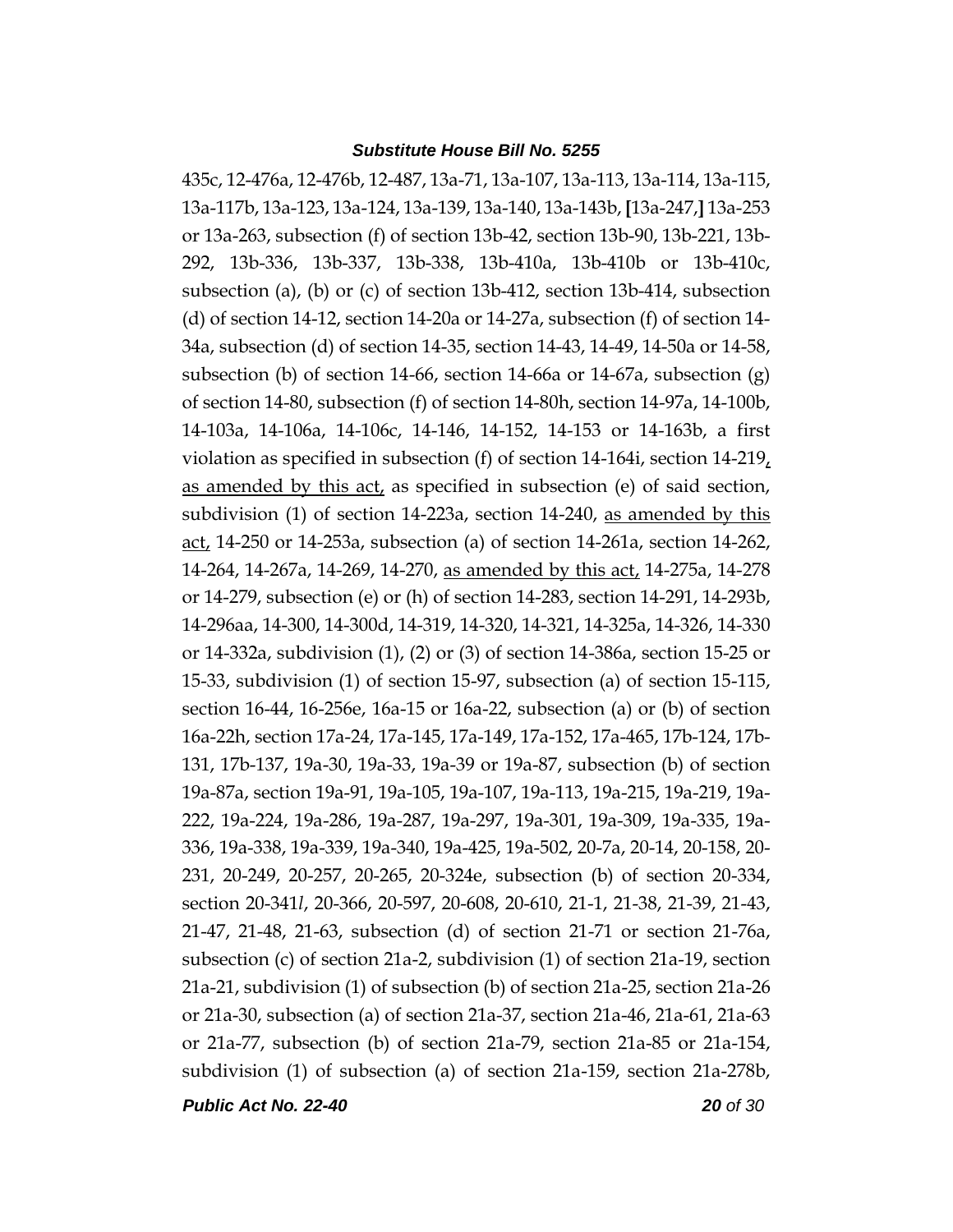subsection (c), (d) or (e) of section 21a-279a, section 21a-421eee, 21a-421fff, 22-12b, 22-13, 22-14, 22-15, 22-16, 22-26g, 22-29, 22-30, 22-34, 22- 35, 22-36, 22-38, 22-39, 22-39f, 22-49, 22-54, 22-61j or 22-61*l*, subdivision (1) of subsection (n) of section 22-61*l*, subsection (f) of section 22-61m, subdivision (1) of subsection (f) of section 22-61m, subsection (d) of section 22-84, section 22-89, 22-90, 22-96, 22-98, 22-99, 22-100, 22-111o, 22-167, subsection (c) of section 22-277, section 22-278, 22-279, 22-280a, 22-318a, 22-320h, 22-324a, 22-326, subsection (b), subdivision (1) or (2) of subsection (e) or subsection (g) of section 22-344, subdivision (2) of subsection (b) of section 22-344b, subsection (d) of section 22-344c, subsection (d) of section 22-344d, section 22-344f, 22-350a, 22-354, 22- 359, 22-366, 22-391, 22-413, 22-414, 22-415, 22a-66a or 22a-246, subsection (a) of section 22a-250, subsection (e) of section 22a-256h, section 22a-363 or 22a-381d, subsections (c) and (d) of section 22a-381e, section 22a-449, 22a-461, 23-4b, 23-38, 23-46 or 23-61b, subsection (a) or subdivision (1) of subsection (c) of section 23-65, section 25-37 or 25-40, subsection (a) of section 25-43, section 25-43d, 25-135, 26-18, 26-19, 26-21, 26-31, 26-40, 26- 40a, 26-42, 26-49, 26-54, 26-55, 26-56, 26-58 or 26-59, subdivision (1) of subsection (d) of section 26-61, section 26-64, subdivision (1) of section 26-76, section 26-79, 26-87, 26-89, 26-91, 26-94, 26-97, 26-98, 26-104, 26- 105, 26-107, 26-117, 26-128, 26-131, 26-132, 26-138 or 26-141, subdivision (1) of section 26-186, section 26-207, 26-215, 26-217 or 26-224a, subdivision (1) of section 26-226, section 26-227, 26-230, 26-232, 26-244, 26-257a, 26-260, 26-276, 26-284, 26-285, 26-286, 26-288, 26-294, 28-13, 29- 6a, 29-25, 29-143o, 29-143z or 29-156a, subsection (b), (d), (e) or (g) of section 29-161q, section 29-161y or 29-161z, subdivision (1) of section 29- 198, section 29-210, 29-243 or 29-277, subsection (c) of section 29-291c, section 29-316, 29-318, 29-381, 30-48a, 30-86a, 31-3, 31-10, 31-11, 31-12, 31-13, 31-14, 31-15, 31-16, 31-18, 31-23, 31-24, 31-25, 31-32, 31-36, 31-38, 31-40, 31-44, 31-47, 31-48, 31-51, 31-52, 31-52a or 31-54, subsection (a) or (c) of section 31-69, section 31-70, 31-74, 31-75, 31-76, 31-76a, 31-89b or 31-134, subsection (i) of section 31-273, section 31-288, subdivision (1) of section 35-20, section 36a-787, 42-230, 45a-283, 45a-450, 45a-634 or 45a-

*Public Act No. 22-40 21 of 30*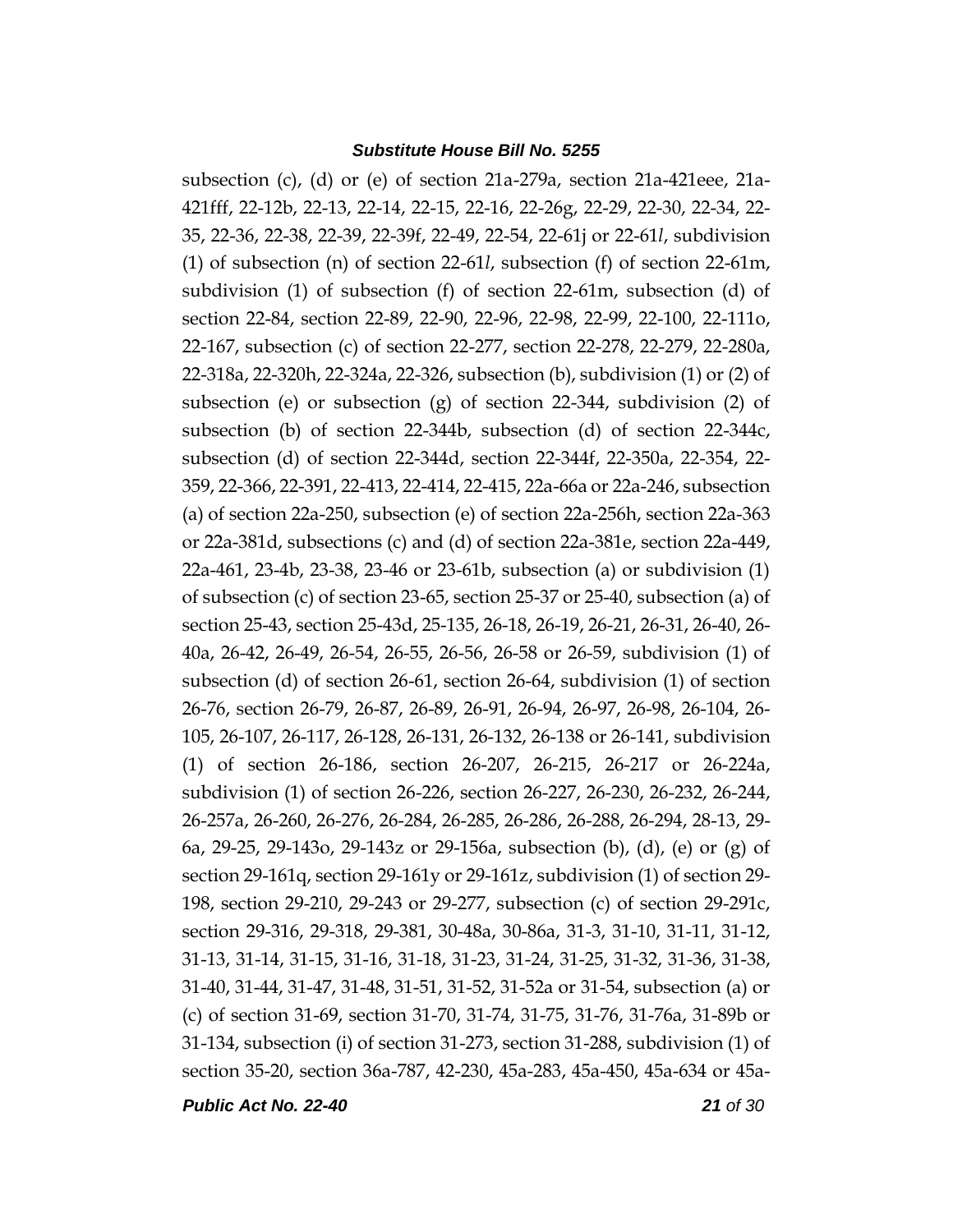658, subdivision (13) or (14) of section 46a-54, section 46a-59, 46b-22, 46b-24, 46b-34, 47-34a, 47-47, 49-8a, 49-16, 53-133, 53-199, 53-212a, 53- 249a, 53-252, 53-264, 53-280, 53-302a, 53-303e, 53-311a, 53-321, 53-322, 53- 323, 53-331 or 53-344, subsection (c) of section 53-344b, or section 53-450, or (2) a violation under the provisions of chapter 268, or (3) a violation of any regulation adopted in accordance with the provisions of section 12-484, 12-487 or 13b-410, or (4) a violation of any ordinance, regulation or bylaw of any town, city or borough, except violations of building codes and the health code, for which the penalty exceeds ninety dollars but does not exceed two hundred fifty dollars, unless such town, city or borough has established a payment and hearing procedure for such violation pursuant to section 7-152c, shall follow the procedures set forth in this section.

Sec. 18. Subdivision (3) of section 13a-261 of the 2022 supplement to the general statutes is repealed and the following is substituted in lieu thereof (*Effective July 1, 2022*):

(3) "Owner" means a person in whose name a motor vehicle is registered under the **[**provision**]** provisions of chapter 246 or law of another jurisdiction.

Sec. 19. Subdivision (3) of subsection (a) of section 13a-264 of the 2022 supplement to the general statutes is repealed and the following is substituted in lieu thereof (*Effective July 1, 2022*):

(3) A work zone speed control system operator shall complete and sign a daily log for a work zone control system. Such daily log shall (A) state the date, time and location of such system's set-up, (B) state that the work zone speed control system operator successfully performed, and the work zone speed control system passed, the testing specified by the manufacturer of the work zone speed <u>control</u> system, (C) be kept on file at the principle office of the operator, and (D) be admitted in any court proceeding for an alleged violation of section 13a-263.

*Public Act No. 22-40 22 of 30*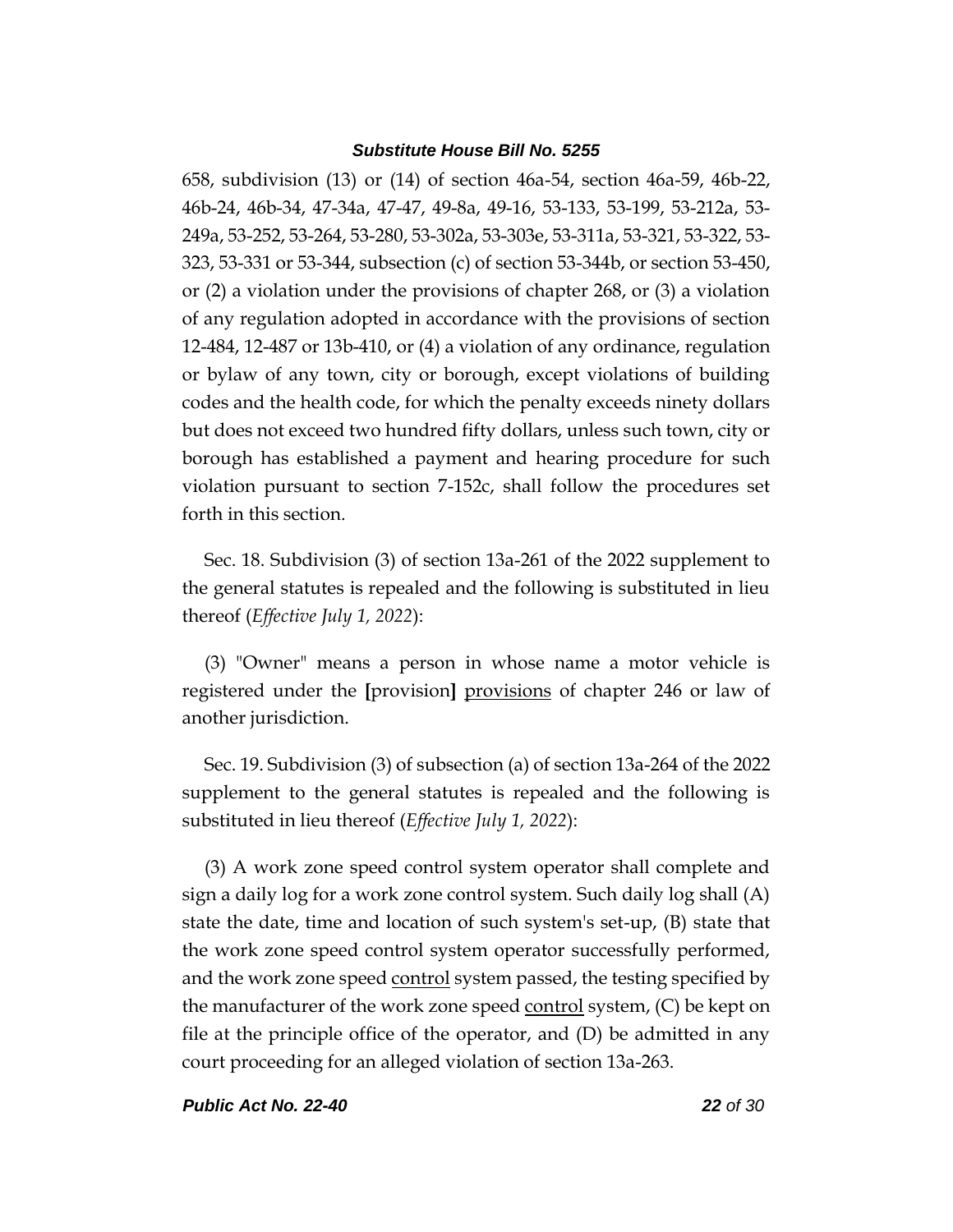Sec. 20. Section 14-307a of the 2022 supplement to the general statutes is repealed and the following is substituted in lieu thereof (*Effective July 1, 2022*):

(a) The traffic authority of any town, city or borough may establish a pedestrian safety zone on any street, highway and bridge or in any parking area for ten cars or more or on any private road wholly within the municipality under its jurisdiction without approval from the Office of the State Traffic Administration, provided: (1) The municipality, by vote of its legislative body, or in the case of a municipality in which the legislative body is a town meeting, its board of selectmen, grants general authority to the traffic authority to establish pedestrian safety zones within the municipality. Such general authority is not required if such legislative body or board of selectmen is also the traffic authority; (2) the traffic authority conducts an engineering study described in subsection (b) of this section; (3) the posted speed limit for such zone is not less than twenty miles per hour; (4) such zone encompasses a clearly defined downtown district or community center frequented by pedestrians or is adjacent to hospital property or, in the opinion of the traffic authority, is sufficiently close to hospital property as to constitute a risk to the public safety; and (5) the traffic authority satisfies the requirements of subparagraphs (C) to (E), inclusive, of subdivision (2) of subsection (c) of section 14-218a, if applicable.

(b) Prior to establishing a pedestrian safety zone, the traffic authority shall conduct an engineering study in accordance with the Federal Highway Administration's Manual on Uniform Traffic Control Devices for Streets and Highways, as amended from time to time, and other generally accepted engineering principles and guidance. The study shall be completed by a professional engineer licensed to practice in this state and shall consider factors, including, but not limited to, pedestrian activity, type of land use and development, parking and the record of traffic crashes in the area under consideration to be a pedestrian safety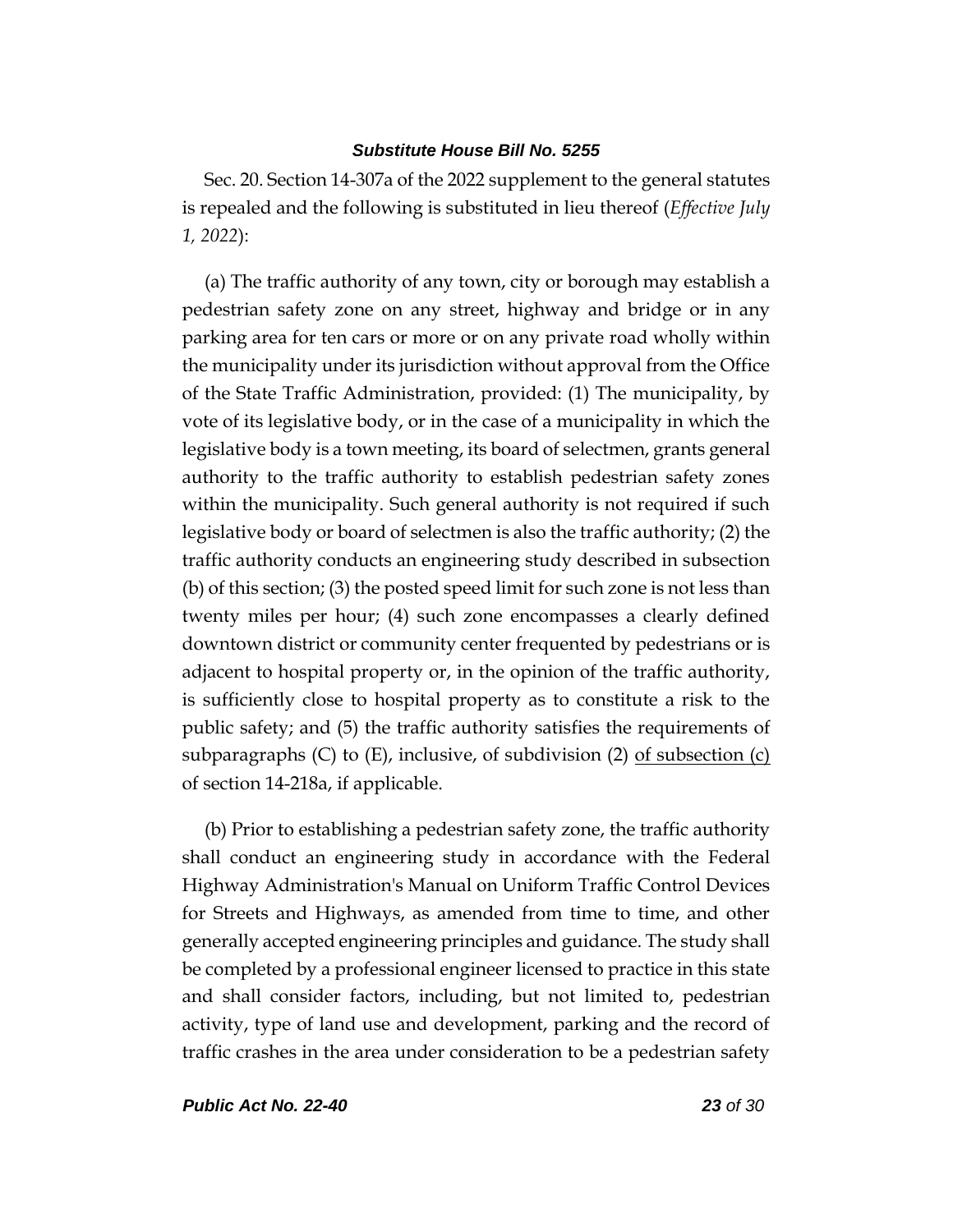zone. If the study recommends the establishment of a pedestrian safety zone, the study shall also include a speed management plan and recommend actions to achieve lower motor vehicle speeds.

(c) In a municipality where the Office of the State Traffic Administration approves speed limits on the streets, highways and bridges or in any parking area for ten cars or more or on any private road wholly within the municipality in accordance with section 14-218a, as amended by this act, the traffic authority shall notify the office in writing of the establishment of any pedestrian safety zone and confirm that the requirements of this section have been satisfied.

(d) If the Commissioner of Transportation or a traffic authority of any town, city or borough seeks to establish a pedestrian safety zone on a state highway that passes through a downtown or community center, the commissioner or traffic authority shall submit a written request to the Office of the State Traffic Administration and include with such request the engineering study and speed management plan conducted pursuant to subsection (b) of this section. The office shall be the sole authority for establishing a pedestrian safety zone on a state highway and shall provide a written explanation of the reasons for denying any such request.

(e) The Office of the State Traffic Administration may adopt regulations, in accordance with the provisions of chapter 54, to implement the provisions of this section.

Sec. 21. (NEW) (*Effective October 1, 2022*) (a) As used in this section, (1) "high occupancy vehicle lane" means a traffic lane reserved for the exclusive use of vehicles with an operator and one or more passengers; (2) "blood transport vehicle" means a motor vehicle owned by a nonprofit general blood banking operation or nonprofit blood collection facility licensed by the state that transports human blood and blood products; and (3) "blood products" means any substance derived from

*Public Act No. 22-40 24 of 30*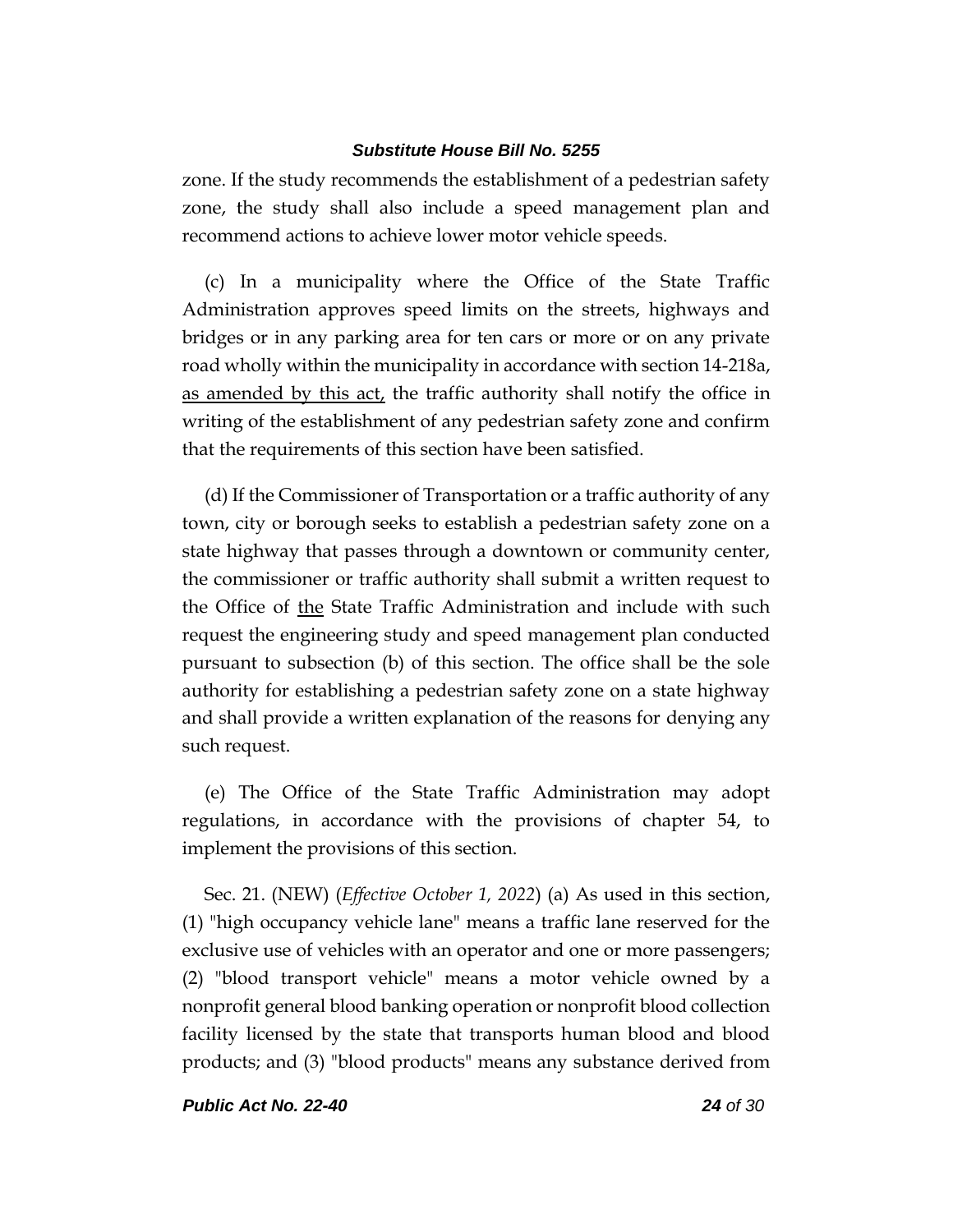human blood, including, but not limited to, plasma, platelets and red or white blood cells.

(b) The Office of the State Traffic Administration may designate a lane on any multiple lane limited access highway as a high occupancy vehicle lane and erect or cause to be erected signs identifying any such high occupancy vehicle lane. The office shall permit the operator of a blood transport vehicle to use any such high occupancy vehicle lane, regardless of the number of passengers in such vehicle, provided the operator (1) is transporting human blood and blood products between a collection point and a hospital or storage center; (2) displays a removable decal or sign indicating such vehicle is transporting human blood and blood products between a collection point and a hospital or storage center on each side of such vehicle and at the rear of such vehicle; and (3) displays the logo or emblem of the nonprofit general blood banking operation or nonprofit blood collection facility, as the case may be, on each side of such vehicle.

(c) The Office of the State Traffic Administration may adopt regulations, in accordance with the provisions of chapter 54 of the general statutes, to implement the provisions of this section.

Sec. 22. (*Effective from passage*) Not later than January 1, 2024, the Commissioner of Transportation shall complete the installation of wrong-way signs, as described in subdivision (13) of subsection (a) of section 40 of public act 20-1, on exit ramps from interstate highways that are prone to motor vehicle accidents.

Sec. 23. (*Effective from passage*) (a) As used in this section, "microtransit" means transportation by a multipassenger vehicle that uses a digital network or software application service to offer fixed or dynamically allocated routes and schedules in response to individual or aggregate consumer demand.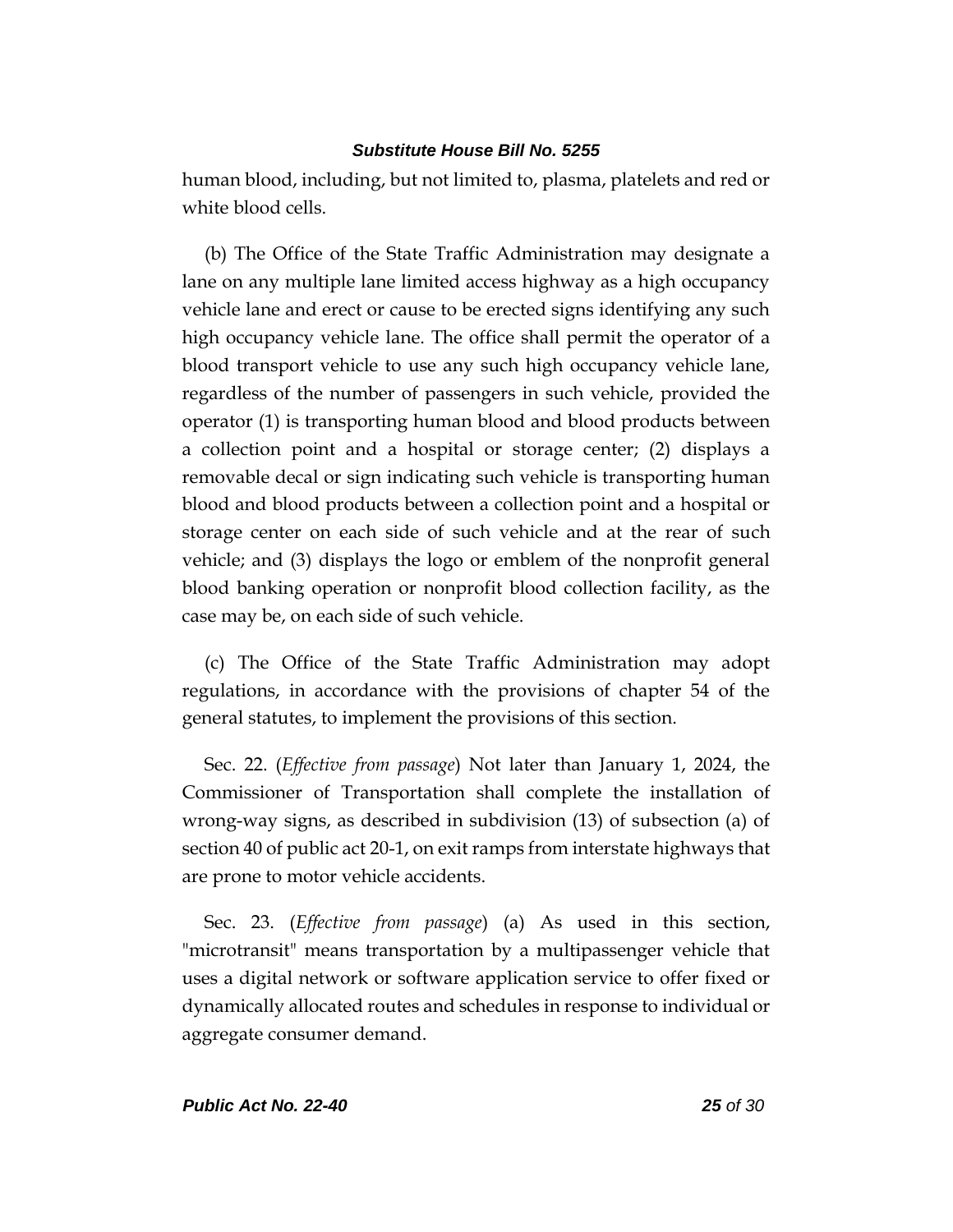(b) The Commissioner of Transportation shall establish a two-year pilot program to test microtransit services in the state, including rural areas not currently served by public transportation. The commissioner may enter into agreements with third parties to provide such services.

(c) Not later than January 1, 2025, the commissioner shall submit a report on the implementation of the pilot program and any recommendations concerning the future deployment of microtransit services in the state, to the joint standing committee of the General Assembly having cognizance of matters relating to transportation, in accordance with the provisions of section 11-4a of the general statutes.

Sec. 24. Subsection (b) of section 15-13 of the general statutes is repealed and the following is substituted in lieu thereof (*Effective July 1, 2022*):

(b) An extension of route for waters of this state, including the Connecticut waters of Long Island Sound, for which application is being made by a pilot currently licensed by the authority for eastern Long Island Sound and at least one of the ports of New London, New Haven or Bridgeport, shall be granted provided the applicant (1) has procured a federal first class pilot's license of unlimited tonnage issued by the United States Coast Guard covering the sections of the waters of this state, including the Connecticut waters of Long Island Sound, for which application for an extension of route is being made, and (2) can document that, within the thirty-six months immediately preceding such application, the applicant has made six round trips through the port or waterway for which application is being made as  $(\underline{A})$  observing pilot on vessels under enrollment or vessels under register subject to compulsory pilotage under sections 15-15 and 15-15c, during which the applicant does the piloting work under the supervision and authority of a pilot licensed by this state, or (B) pilot of record on American vessels under enrollment on which the applicant is not a crew member.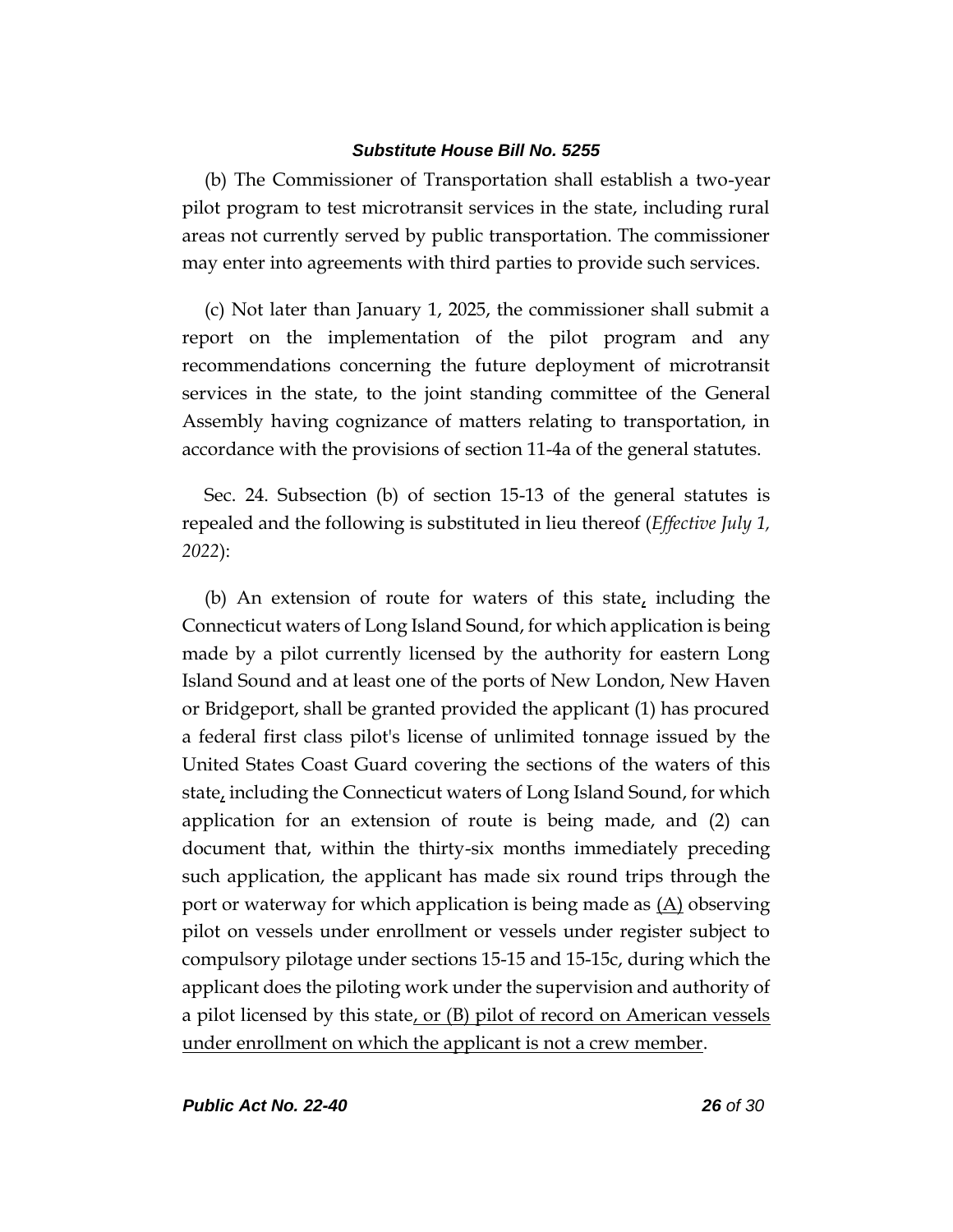Sec. 25. (*Effective October 1, 2022*) (a) Any municipality that adopts an ordinance pursuant to section 7-148 of the general statutes to regulate the operation and use of external speakers attached to a motor vehicle, as defined in section 14-1 of the general statutes in order to preserve the public peace and good order and prevent disturbing noises, may (1) prescribe a penalty for a violation of such ordinance in an amount not to exceed one thousand dollars for a first violation, in an amount not to exceed one thousand five hundred dollars for a second violation, and in an amount not to exceed two thousand dollars for a third or subsequent violation, and (2) provide for the seizure and forfeiture to the municipality of such external speakers for a violation of such ordinance.

(b) No external speaker shall be forfeited under an ordinance adopted pursuant to this section to the extent of the interest of an owner by reason of any act or omission committed by another person if such owner did not know and could not have reasonably known that such external speaker was being used or was intended to be used in violation of a municipal ordinance.

(c) Any external speaker ordered forfeited pursuant to such an ordinance shall be sold at a public auction conducted by the municipality. The proceeds of such sale shall be paid to the treasurer of the municipality, who shall deposit such proceeds into the general fund of the municipality.

Sec. 26. Section 7-273*l* of the general statutes is repealed and the following is substituted in lieu thereof (*Effective July 1, 2022*):

(a) As used in this section, "urbanized area" has the same meaning as provided in 49 USC 5302(24), as amended from time to time, and "rural area" has the same meaning as provided in 49 USC 5302(17), as amended from time to time.

(b) Each transit district established under this chapter or any special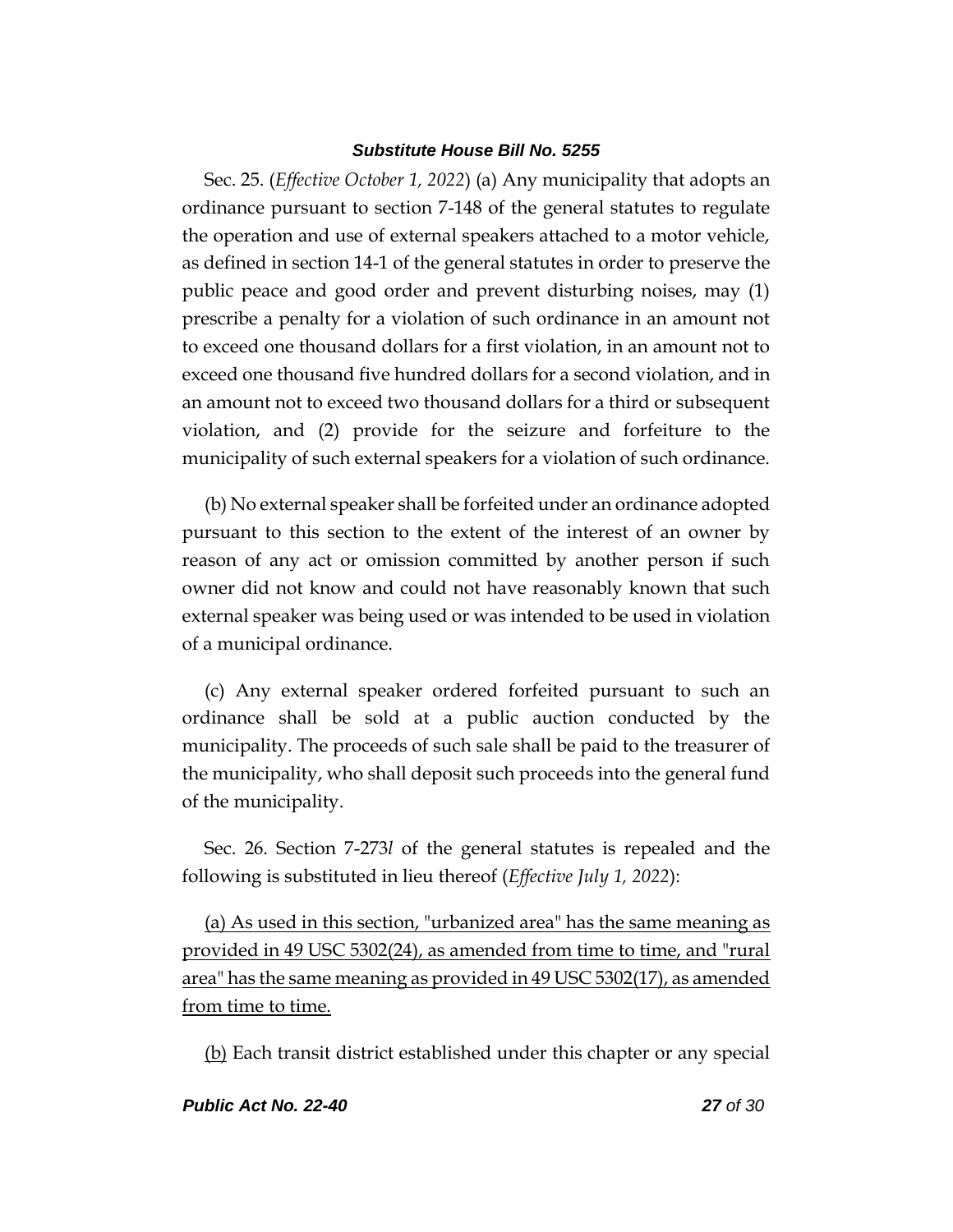act may (1) impose service charges and user fees on persons using transit systems operated by such district, and (2) apply for funding from the Department of Transportation in accordance with the provisions of this section to finance the construction, acquisition, purchase, lease or operation of a mass transit system and related programs authorized under section 7-273b. **[**For each year starting**]** Commencing with the fiscal year ending June 30, 1984, until June 30, 2024, inclusive, the commissioner shall distribute such funds to each transit district located in an urbanized area or a rural area in the same manner as the formula specified under **[**the Section 5 or Section 18 operating assistance programs, depending on whether the transit district is in an urbanized or nonurbanized area, of the Urban Mass Transportation Act of 1964, as may be amended from time to time. In order to qualify for any such funds, a transit district shall derive at least thirty per cent of its operating costs from service charges and user fees or from federal or local subsidies and other sources other than state subsidies for the fiscal year ending June 30, 1984, thirty-five per cent of its costs from such sources for the fiscal year ending June 30, 1985, and forty per cent of its costs from such sources for the fiscal year ending June 30, 1986**]** 49 USC 5307, as amended from time to time, or 49 USC 5311, as amended from time to time. Commencing with the fiscal year ending June 30, 2025, and each fiscal year thereafter, the commissioner shall distribute such funds to each transit district located in a rural area in the same manner as the formula specified under 49 USC 5311, as amended from time to time. Any municipality providing transit service that is not part of a transit district may either establish a transit district under the provisions of this chapter to assume operating control of such service or negotiate an agreement with the Department of Transportation to administer the operation of such service. In the latter case, the department shall provide financial assistance to such municipality according to the formula specified in this section. As a condition of receiving any funds **[**, such municipality shall derive the same percentage**]** under this subsection, a transit district or municipality shall meet eligibility criteria established

*Public Act No. 22-40 28 of 30*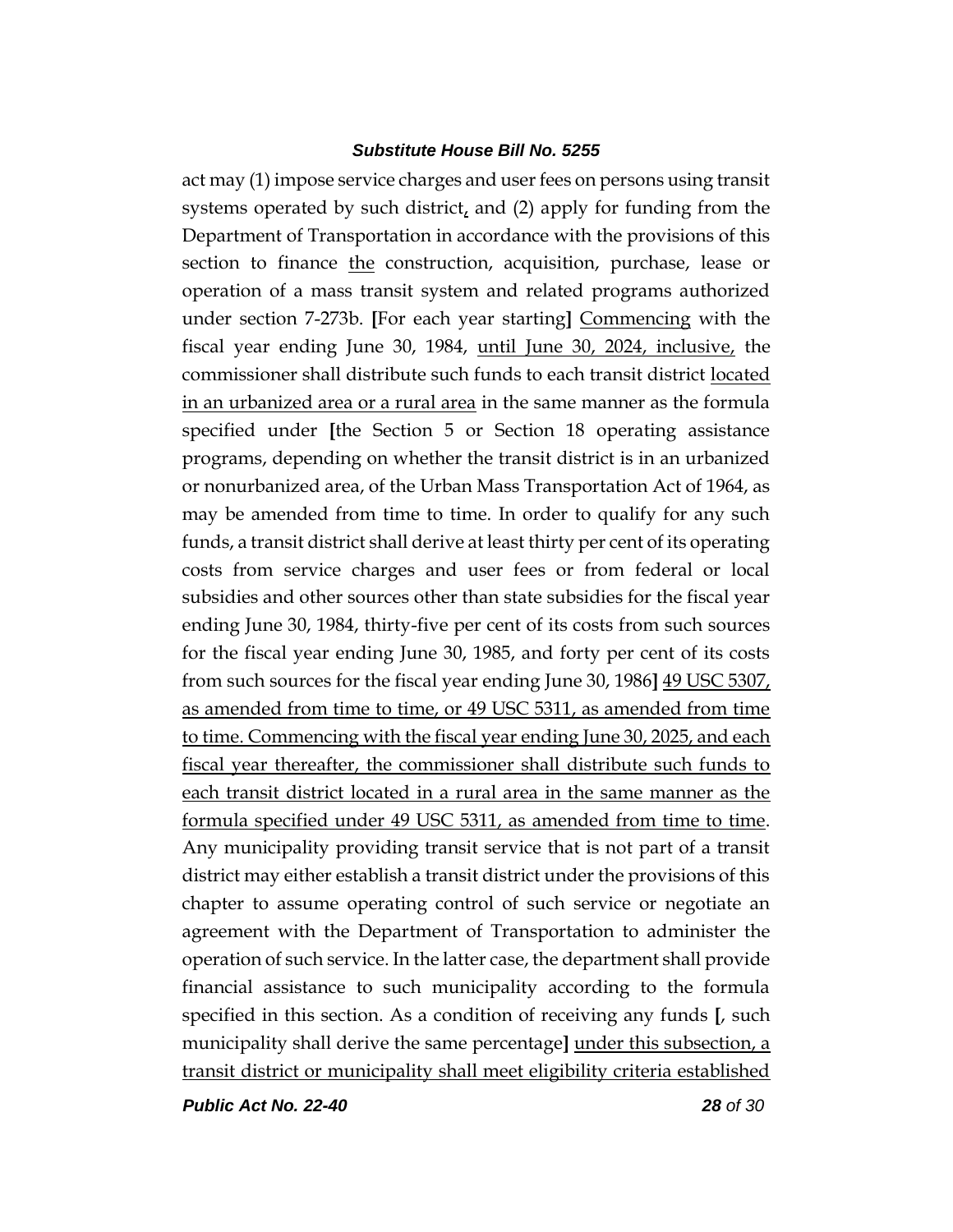by the commissioner, including, but not limited to, deriving a portion of operating costs from service charges, user fees, federal or local subsidies and sources other than from state subsidies. **[**as that required for transit districts under the provisions of this section.**]**

(c) Commencing with the fiscal year ending June 30, 2025, and each fiscal year thereafter, the Commissioner of Transportation shall distribute to each transit district located in an urbanized area an amount equivalent to the total amount of funds distributed to the transit district pursuant to subsection (b) of this section by the commissioner during the fiscal year ending June 30, 2024.

(d) In addition to the funding distributed pursuant to the provisions of subsection (c) of this section, commencing with the fiscal year ending June 30, 2025, and each fiscal year thereafter, the Commissioner of Transportation shall establish a grant program to assist transit districts located in urbanized areas to maintain and expand transit services, provide regional transit services and upgrade the equipment, facilities and infrastructure incident to the provision of transit services. The commissioner shall establish eligibility criteria, an application process, evaluation criteria and reporting requirements for the grant program. The commissioner shall prioritize grant awards to transit districts where the municipality that formed the transit district has a population of one hundred thousand or more, as determined by the most recent population estimate by the Department of Public Health, and transit districts where the member municipalities included in the transit district have a combined population of one hundred thousand or more.

(e) The Commissioner of Transportation shall adopt regulations, in accordance with the provisions of chapter  $54<sub>2</sub>$  to implement the purposes of this section.

Sec. 27. (NEW) (*Effective from passage*) On and after October 1, 2023, the Commissioner of Transportation shall develop and maintain a